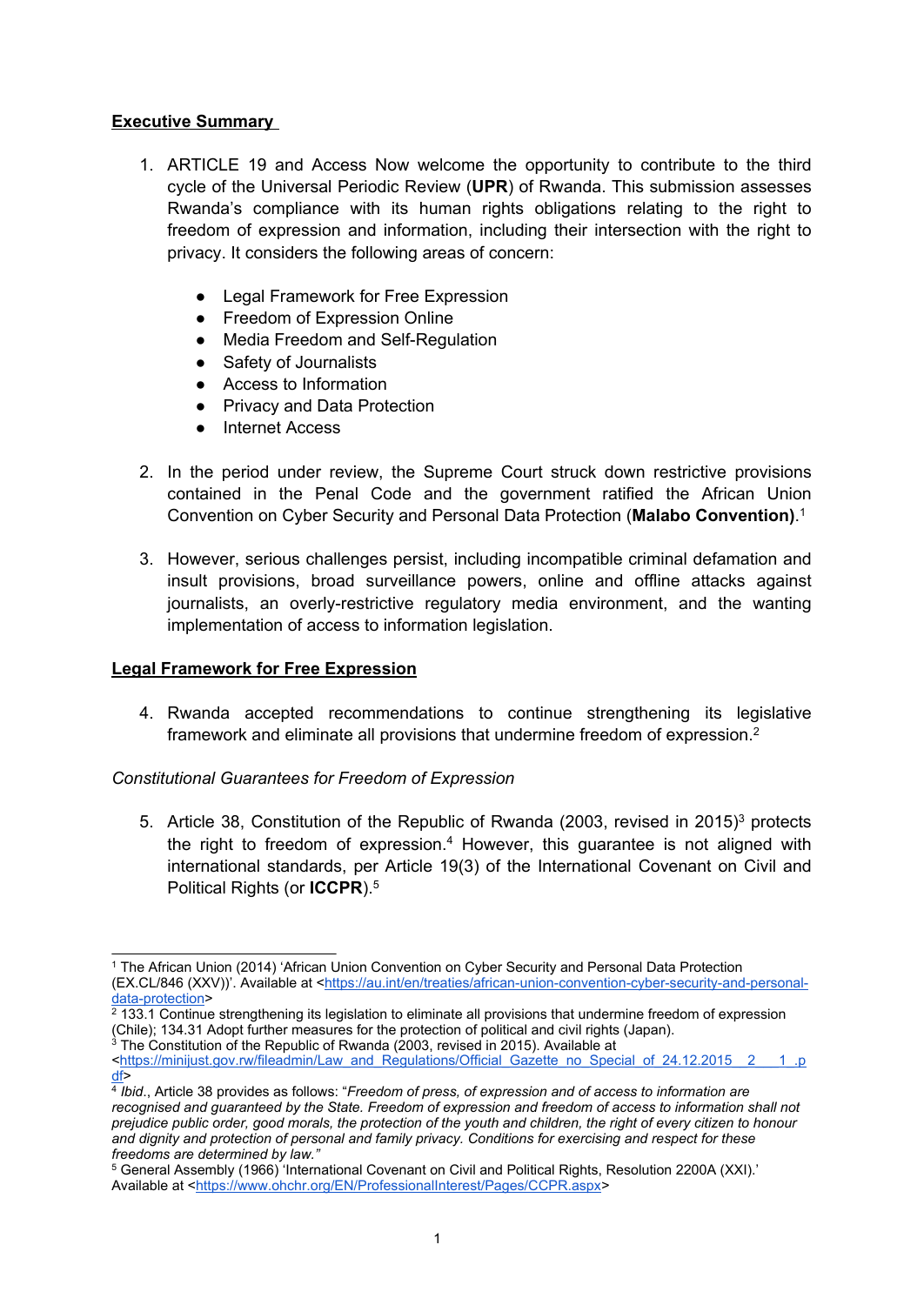6. Whilst it incorporates the requirement of legality, it fails to articulate the additional, cumulative requirements of legality, necessity, and proportionality, in pursuit of the exhaustive list of recognised grounds for restriction under Article 19(3). 6 The vague and subjective concepts of 'good morals', 'honour and dignity', as well as the 'protection of youth and children' are incompatible with the ICCPR.

### *Restrictive Provisions in the Penal Code (2018)*

- 7. The revision of the Penal Code (No 68/2018 of 30/08/2018) 7 by Parliament in 2018 introduced restrictive provisions for freedom of expression, in contravention of Rwanda'<sup>s</sup> obligations under international human rights law.
- 8. In 2018, Advocate Mugisha filed <sup>a</sup> constitutional petition contesting the constitutionality of various Penal Code provisions. <sup>8</sup> On 24 April 2019, the Supreme Court ruled that various provisions were contrary to Articles 15 and 38, Constitution and repealed Articles 154<sup>9</sup> and 233, $^{\mathsf{10}}$  revised Penal Code. $^{\mathsf{11}}$
- 9. However, we remain concerned about the retention of the following provisions in the Penal Code, one of which was considered and declared 'compatible with Articles 15 and 38 of the Constitution' by the Supreme Court:

<sup>9</sup> Article 154 criminalised '*public defamation of religious rituals*', punishable by between 15 days and 3 months' imprisonment, and <sup>a</sup> fine of 100,000-200,000 Rwandan Francs (105 - 210 USD). Article 154, Law No. 68/2018 of 30/08/2018 Determining offences and penalties in general. Available at <<http://www.mhc.gov.rw/index.php?id=5>> <sup>10</sup> Article 233 criminalised the '*humiliation of national authorities and persons in charge of public service*'), punishable by imprisonment of between 1-2 years and <sup>a</sup> fine of 500,000-1,000,000 Rwandan Francs (525 – 1,051 USD). Aggravated sentences – doubling the available fine and prison term – were applicable to cases involving expression directed to top-ranking authorities, or taking place during sessions of Parliament. Article 233, Law No. 68/2018 of 30/08/2018 Determining offences and penalties in general. Available at <<http://www.mhc.gov.rw/index.php?id=5>>

<sup>11</sup> We note that the repeal of blasphemy and religious insult laws (Article 154) is supported by the Human Rights Committee, recommended in the Office of the High Commissioner on Human Rights-backed Rabat Plan of Action, and by numerous Special Procedures of the United Nations Human Rights Council. Similarly, international standards are clear that public officials, and state institutions (Article 233), should not be subject to heightened protection from criticism, but rather be expected to tolerate heightened scrutiny in light of their public role. See: UN Human Rights Committee 'General Comment No.34: Article 19: Freedoms of opinion and expression' para. 48. Available at

<sup>6</sup> These include: national security, public order, public health or morals, and the rights or reputations of others. 7 Law No. 68/2018 of 30/08/2018 Determining offences and penalties in general. Available at

<sup>&</sup>lt;<http://www.mhc.gov.rw/index.php?id=5>>

 $8$  Re Mugisha [2019] 2 RLR – 2019-01-18 and Re Mugisha [2019] 3 RLR – 2019-04-24. Available at <<https://decisia.lexum.com/rlr/en/d/s/index.do?cont=Re+Mugisha&iframe=false&col=72>>. The petition was first heard by the Supreme Court on 4 December 2018.

<sup>&</sup>lt;<https://www.ohchr.org/EN/HRBodies/CCPR/Pages/ProcessAdoptionDGCArticle9.aspx>>; Special Rapporteur on freedom of religion or belief (2017) 'Report of the Special Rapporteur on freedom of religion or belief, A/HRC/34/50.' Available at <<https://www.refworld.org/docid/58ad9e924.html>>; Special Rapporteur to the Human Rights Council (HRC) and the General Assembly (2016) 'Report of the Special Rapporteur on freedom of expression, A/71/33.' Available at <<https://www.ohchr.org/EN/Issues/FreedomOpinion/Pages/Annual.aspx>>; Special Rapporteur on Minority Issues (2015) 'Report of the Special Rapporteur on minority issues, A/HRC/28/64.' Available at

<sup>&</sup>lt;<https://www.ohchr.org/EN/HRBodies/HRC/RegularSessions/Session28/Pages/ListReports.aspx>>; UN Working Group on Arbitrary Detention (2008) 'Opinion No. 35/2008 (Egypt), para 38. Available at

<sup>&</sup>lt;[https://ap.ohchr.org/documents/dpage\\_e.aspx?si=A/HRC/13/30/Add.1](https://ap.ohchr.org/documents/dpage_e.aspx?si=A/HRC/13/30/Add.1)>. The UN Human Rights Council has also been supported by regional mandates, see: UN Special Rapporteur on Freedom of Opinion and Expression, the OSCE Representative on Freedom of the Media, the OAS Special Rapporteur on Freedom of Expression and the ACHPR (African Commission on Human and Peoples' Rights) Special Rapporteur on Freedom of Expression and Access to Information (2008) 'Joint Declaration on defamation of religions, and anti-terrorism, and antiextremism legislation'. Available at <<https://www.osce.org/fom/35639>> ;Organization for Security and Cooperation in Europe (2000) 'Joint Declaration - Current Challenges to Media Freedom by the UN Special Rapporteur on Freedom of Opinion and Expression, the OSCE Representative on Freedom of the Media and the OAS Special Rapporteur on Freedom of Expression,' pp. 2. Available at <<https://www.osce.org/fom/66176?page=2>>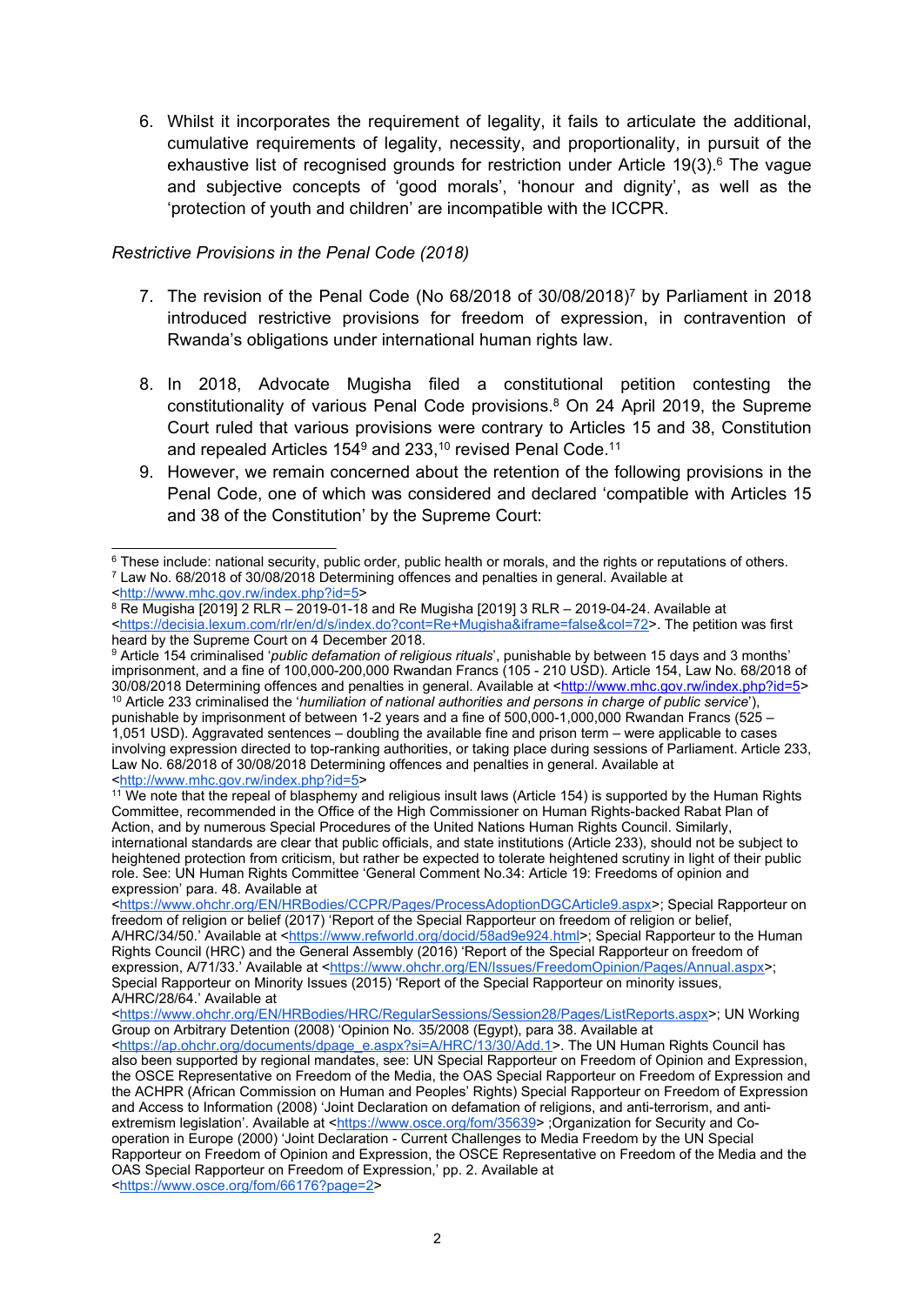- **Article 236:** criminalises '*insults or defamation against the President*', punishable by between 5-7 years' imprisonment, and <sup>a</sup> fine of between 5 and 7 million Rwandan Francs (5,255 – 7,357 USD). This provision is clearly incompatible with the ICCPR in aiming to shield the President from criticism and inhibiting public debate on political matters of the utmost public interest. Broadly, international standards on freedom of expression are clear that imprisonment is an inherently disproportionate sanction for defamation, with various international and regional human rights mechanisms recommending the repeal of criminal defamation provisions in their entirety. 12
- **Article 194:** vaguely criminalises the 's*preading (of) false information or harmful propaganda with intent to cause <sup>a</sup> hostile international opinion against (the) Rwandan Government*.' 13 This carries <sup>a</sup> stiff maximum penalty of life imprisonment in wartime, and  $7 - 10$  years' imprisonment in peacetime. The UN and regional mandates on freedom of expression and information have clarified that "general prohibitions on the dissemination of information based on vague and ambiguous ideas, including 'false news' or 'non-objective information,' are incompatible with international standards." 14

#### *Recommendation*

 $\bullet$  Fully protect the right to freedom of expression, online and offline, by repealing Articles 194 and 236 of the revised Penal Code.

# **Freedom of Expression Online**

#### *ICT Law*

10. The ICT Law**<sup>15</sup>** contains provisions which are substantially incompatible with Rwanda'<sup>s</sup> obligations under the ICCPR and the African Charter on Human and Peoples' Rights (**Charter**),<sup>16</sup> for failing to adhere to proportionality and necessity requirements. 17

<sup>12</sup> The African Court on Human and Peoples' Rights (2013) '*Lohé Issa Konaté v. The Republic of Burkina Faso App. No. 004/2013.'* Available at <[https://globalfreedomofexpression.columbia.edu/cases/lohe-issa-konate-v-the](https://globalfreedomofexpression.columbia.edu/cases/lohe-issa-konate-v-the-republic-of-burkina-faso/)[republic-of-burkina-faso](https://globalfreedomofexpression.columbia.edu/cases/lohe-issa-konate-v-the-republic-of-burkina-faso/)>

 $^{\rm 13}$  Article 194, Law No. 68/2018 of 30/08/2018 Determining offences and penalties in general. Available at <<http://www.mhc.gov.rw/index.php?id=5>>

<sup>&</sup>lt;sup>14</sup> Organization for Security and Co-operation in Europe (2017) 'Joint Declaration on Freedom of Expression and "Fake News", Disinformation and Propaganda', Declaration 2 (a).' Available at <<https://www.osce.org/fom/66176>> 15 Law Governing ICT, Law No. 24/2016 of 18 June 2016. Available at

<sup>&</sup>lt;[http://minict.gov.rw/fileadmin/Documents/Policies\\_and\\_Rugulations/ICT\\_laws/ICT\\_LAW.pdf](http://minict.gov.rw/fileadmin/Documents/Policies_and_Rugulations/ICT_laws/ICT_LAW.pdf)>. This law replaced Law No°44/2001 of 30/11/2001 governing telecommunications, Law No° 18/2010 of 12/05/2010 relating to electronic messages, electronic signature and electronic transactions and Decree-Law No° 43/76 of 01/12/1976 on the organisation of the postal service.

<sup>16</sup> African Charter on Human and Peoples' Rights (adopted 27 June 1981, entered into force 21 October 1986) 1520 UNTS 217 (or **Banjul Charter**). Available at <<https://www.achpr.org/legalinstruments/detail?id=49>>

<sup>17</sup> African Commission on Human and Peoples' Rights (2009) *Zimbabwe Lawyers for Human Rights & Associated Newspapers of Zimbabwe <sup>v</sup> Republic of Zimbabwe Communication No 284/03,* para 176. Available at <<https://globalfreedomofexpression.columbia.edu/cases/zimbabwe-lawyers-human-rights-v-zimbabwe/>>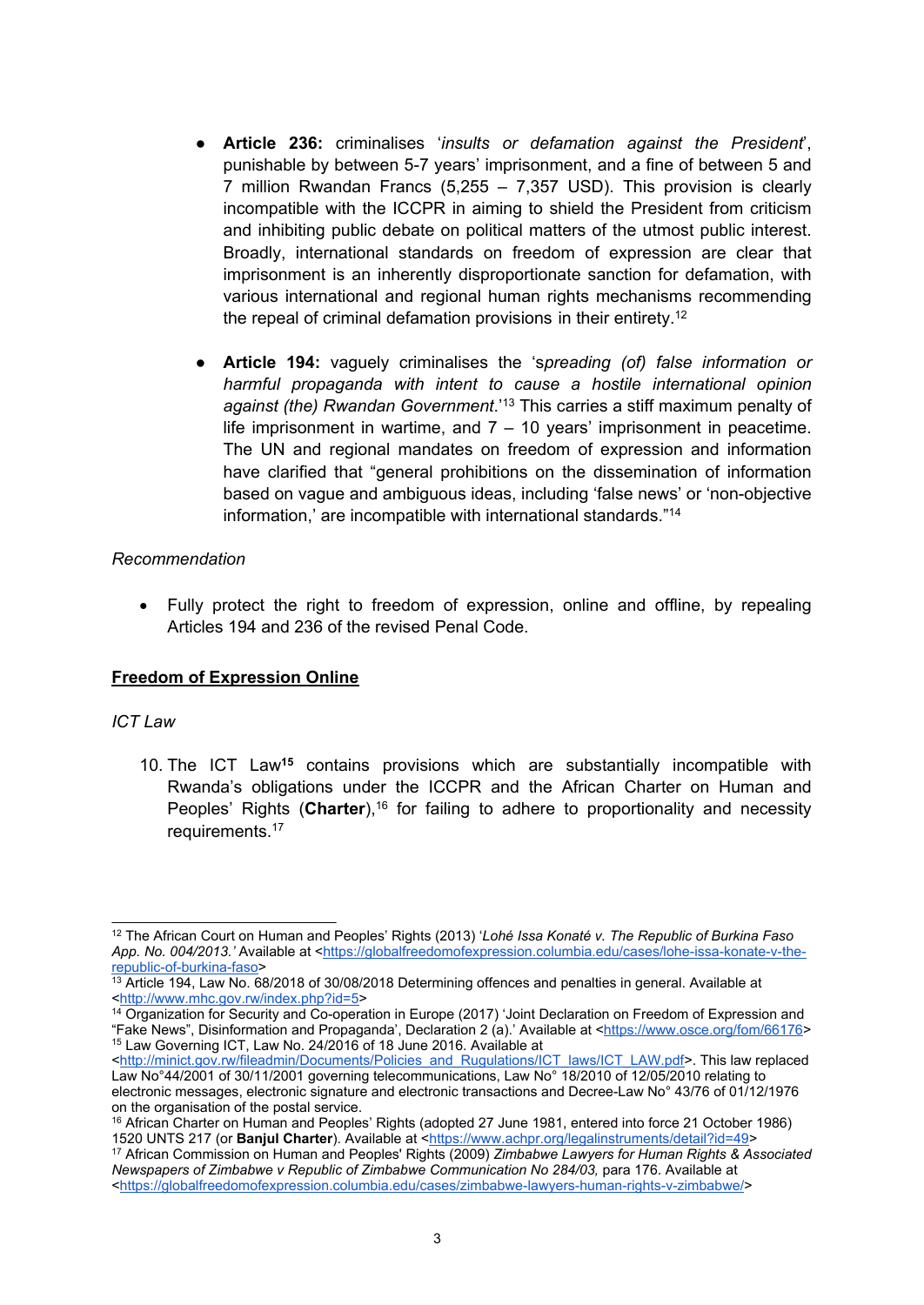- 11. ARTICLE 19's legal analysis $^{\rm 18}$  identified extensive reforms required to ensure the ICT Law compliance with international human rights law and standards, including:
	- ● **Article 22:** empowers the ICT Minister to order the Rwanda Utilities Regulatory Authority (**RURA**) to issue orders to suspend or restrict any service provider'<sup>s</sup> ability to provide electronic communications network or services on vague and broad grounds, including "to protect the public from any threat to public safety, public health or in the interest of national security". It does not provide for judicial oversight or recourse to appeal to prevent possible abuses, and the ICT law generally fails to provide <sup>a</sup> clear framework regulating the scope of the ICT Minister'<sup>s</sup> powers.
	- **Article 60:** broadly and vaguely prohibits, inter alia, sending messages by means of <sup>a</sup> public electronic communications network that are "grossly offensive" or "of indecent obscene or menacing character", or "false." This section further prohibits "persistently using public electronic communications networks for purposes of causing annoyance, inconvenience, or needless anxiety". Notably, RURA is mandated to 'make and publish instructions for the implementation of this Article', but no rules have been issued yet. Significantly, falsity of information is not <sup>a</sup> legitimate basis for restricting expression, and restricting expression on the basis of vague concepts such as causing annoyance, or anxiety, or 'indecency', does not conform with the requirements of legality, necessity, or proportionality under Article 19(3).
	- **Article 126:** empowers the Minister to "interrupt or cause to be interrupted, any private communication that appears to be detrimental to national sovereignty, contrary to any existing law, public order or good morals." It further provides that the Minister can "suspend wholly or in part any electronic communications service or network", for specified periods or indefinitely. We note that cutting off Internet access in whole or in part, is inherently disproportionate and impedes the enjoyment of <sup>a</sup> wide range of human rights, including freedom of expression. This was emphasised by the 4 mandate holders on freedom of expression, in their 2011 Joint Declaration on Freedom of Expression and the Internet.<sup>19</sup>
	- **Article 206:** criminalises any person who 'publishes, transmits or causes to be published in electronic form, any indecent information", punishable in accordance with <sup>a</sup> corresponding offence in the Penal Code. Despite the revised Penal Code being introduced after the ICT Law, the legislative drafters failed to provide <sup>a</sup> correlating offence in the Penal Code, which subverts rights-holders' need for legal certainty as to the available punishment.

<sup>18</sup> ARTICLE 19 (2018) 'Rwanda: 2016 Law Governing Information and Communication Technologies.' Available at <<https://www.article19.org/resources/rwanda-law-governing-information-and-communication-technologies/>> <sup>19</sup> UN Special Rapporteur on Freedom of Opinion and Expression (Special Rapporteur on FOE), the Organization

for Security and Co-operation in Europe (OSCE) Representative on Freedom of the Media, the Organization of American States (OAS) Special Rapporteur on Freedom of Expression and the African Commission on Human and Peoples' Rights (ACHPR) Special Rapporteur on Freedom of Expression and Access to Information (2011) 'Joint Declaration on Freedom of Expression and the Internet', para. 1(a). Available at <<https://www.osce.org/fom/78309>>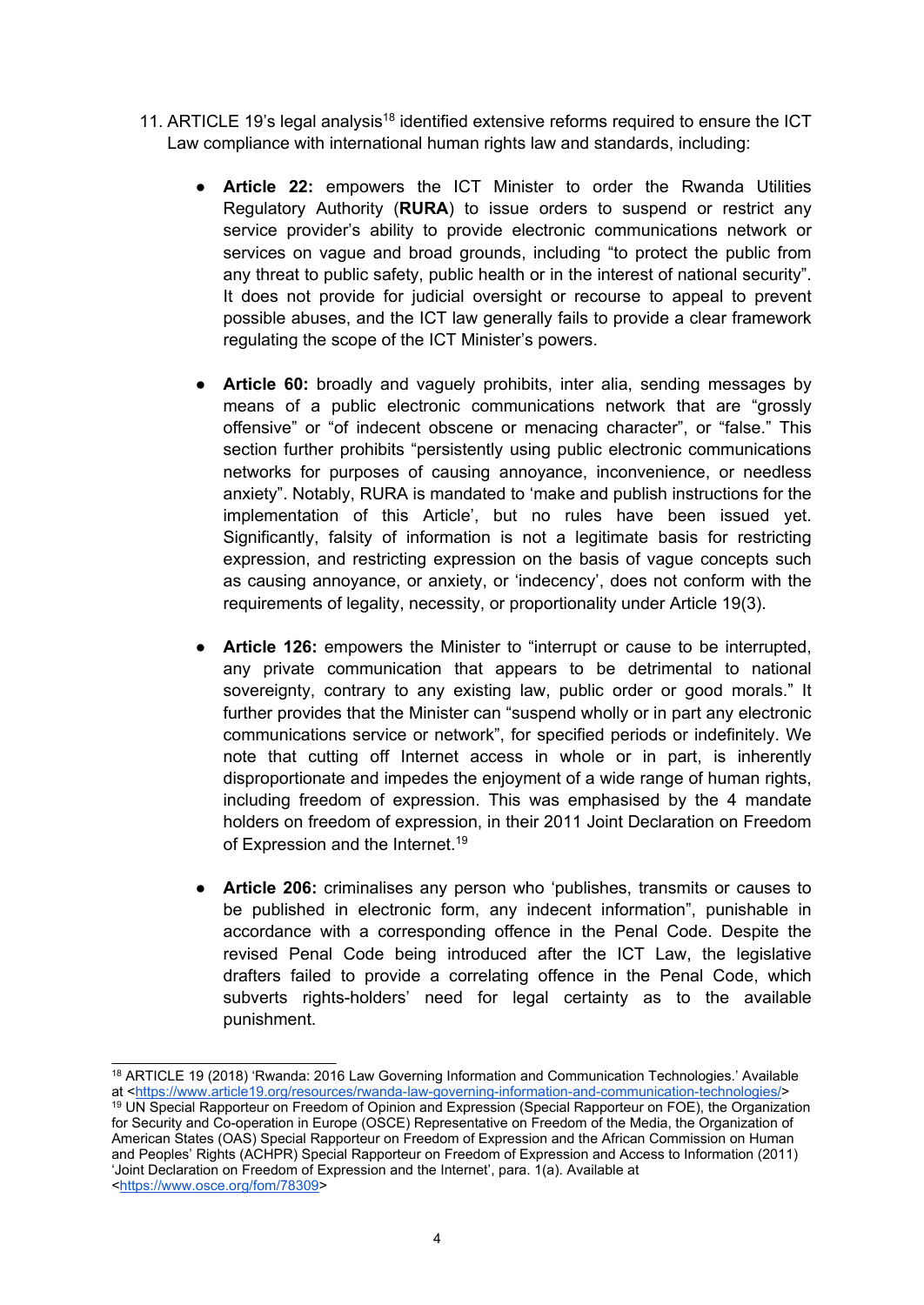- 12. The implementation of the ICT Law is overseen by an 'organ in charge of ICT policy making', the ICT Minister, and <sup>a</sup> 'regulatory organ', RURA. <sup>20</sup> Worryingly, RURA'<sup>s</sup> autonomy is limited. It reports to the Office of the Prime Minister<sup>21</sup> and one of its management organs, the Regulatory Board, consists of 7 members, including the Director General (or **DG**), who are appointed by the President. 22 Freedom House has queried the oversight role played by the "military and intelligence services on the regulation of the ICT sector."<sup>23</sup> The DG role is held on a full-time basis and 2 military officers, Maj. François-Régis Gatarayiha and Patrick Nyirishema, have held this office since 2011. 24
- 13. We note that RURA exercised its powers following diplomatic tensions between Rwanda and Uganda. RURA's DG is cited<sup>25</sup> as having consulted with the Uganda Communications Commission regarding RURA'<sup>s</sup> decision to block access to four Ugandan websites, including New Vision, Daily Monitor, Observer and The Independent in August 2019.<sup>26</sup> These four websites, and SoftPower News, 'a Ugandan digital media company' (blocked in January 2018) continue to remain blocked in Rwanda, as at 9 July 2020. 27
- 14. We are concerned that offline comments and initiatives risk creating <sup>a</sup> hostile online environment in Rwanda, especially for ordinary users, journalists, activists and opposition members using online platforms to oppose the government's practices. In 2019, President Kagame issued <sup>a</sup> warning to opponents that "*those making noise on the Internet do so because they're far from the fire. If they dare get close to it, they'll face its heat*." <sup>28</sup> Additionally, there are reported plans to regulate content generated and shared on social media platforms, ostensibly to curb misinformation. The precise nature of the proposed regulation has yet to be publicly released. $^{29}$

<[https://rura.rw/fileadmin/docs/report/Official\\_Gazette\\_no\\_14\\_bis\\_of\\_08\\_04\\_2013.pdf](https://rura.rw/fileadmin/docs/report/Official_Gazette_no_14_bis_of_08_04_2013.pdf)>  $^{21}$  Article 11, Law No. 09/2013 of 01/03/2013 Establishing Rwanda Utilities Regulatory Authority (RURA) and Determining its Mission, Powers, Organisation and Functioning. Available at

<<https://www.newtimes.co.rw/section/read/219189>>

 $20$  Articles 8 – 10, Law No. 09/2013 of 01/03/2013 Establishing Rwanda Utilities Regulatory Authority (RURA) and Determining its Mission, Powers, Organisation and Functioning. Available at

<sup>&</sup>lt;[https://rura.rw/fileadmin/docs/report/Official\\_Gazette\\_no\\_14\\_bis\\_of\\_08\\_04\\_2013.pdf](https://rura.rw/fileadmin/docs/report/Official_Gazette_no_14_bis_of_08_04_2013.pdf)>. RURA is charged with 'regulating public utilities' including 'telecommunications, information technology, broadcasting, and converging electronic technologies including the Internet and any other audiovisual information and communications technology.' **See:** Article 2, Law No. 09/2013 of 01/03/2013 Establishing Rwanda Utilities Regulatory Authority (RURA) and Determining its Mission, Powers, Organisation and Functioning. Available at

<sup>&</sup>lt;[https://rura.rw/fileadmin/docs/report/Official\\_Gazette\\_no\\_14\\_bis\\_of\\_08\\_04\\_2013.pdf](https://rura.rw/fileadmin/docs/report/Official_Gazette_no_14_bis_of_08_04_2013.pdf)> 22 *Ibid.*, Articles 14 & 16.

<sup>&</sup>lt;sup>23</sup> Freedom House (2019) 'Rwanda - Freedom on the Net (2019).' Available at

<sup>&</sup>lt;<https://freedomhouse.org/country/rwanda/freedom-net/2019>>

<sup>&</sup>lt;sup>24</sup> The New Times (2017) 'President Kagame appoints more leaders.' Available at

<sup>&</sup>lt;sup>25</sup> The East African (2019) 'Rwanda says Uganda agrees to unblock news sites.' Available at <[https://www.theeastafrican.co.ke/news/ea/Rwanda-says-uganda-agrees-to-unblock-news](https://www.theeastafrican.co.ke/news/ea/Rwanda-says-uganda-agrees-to-unblock-news-sites/4552908-5246754-37v5diz/index.html)[sites/4552908-5246754-37v5diz/index.html](https://www.theeastafrican.co.ke/news/ea/Rwanda-says-uganda-agrees-to-unblock-news-sites/4552908-5246754-37v5diz/index.html)>

<sup>&</sup>lt;sup>26</sup> All Africa (2019) 'East Africa: Two Days after Burying Hatchet, Rwanda and Uganda at it Again.' Available at <<https://allafrica.com/stories/201908230735.html>>

<sup>&</sup>lt;sup>27</sup> Freedom House (2019) 'Rwanda: Freedom on the Net 2019.' Available at

<sup>&</sup>lt;<u>[https://freedomhouse.org/country/rwanda/freedom-net/2019#footnote3\\_wxrar47](https://freedomhouse.org/country/rwanda/freedom-net/2019#footnote3_wxrar47)</u>><br><sup>28</sup> Freedom House (2019) 'Freedom on the net - Rwanda.' Available at

<sup>&</sup>lt;<https://freedomhouse.org/country/rwanda/freedom-net/2019>>

<sup>29</sup> CGTN Africa (2019) 'Rwanda mulling more restrictions on social media'. Available at

<sup>&</sup>lt;<https://africa.cgtn.com/2019/05/18/rwanda-mulling-more-restrictions-on-social-media/>>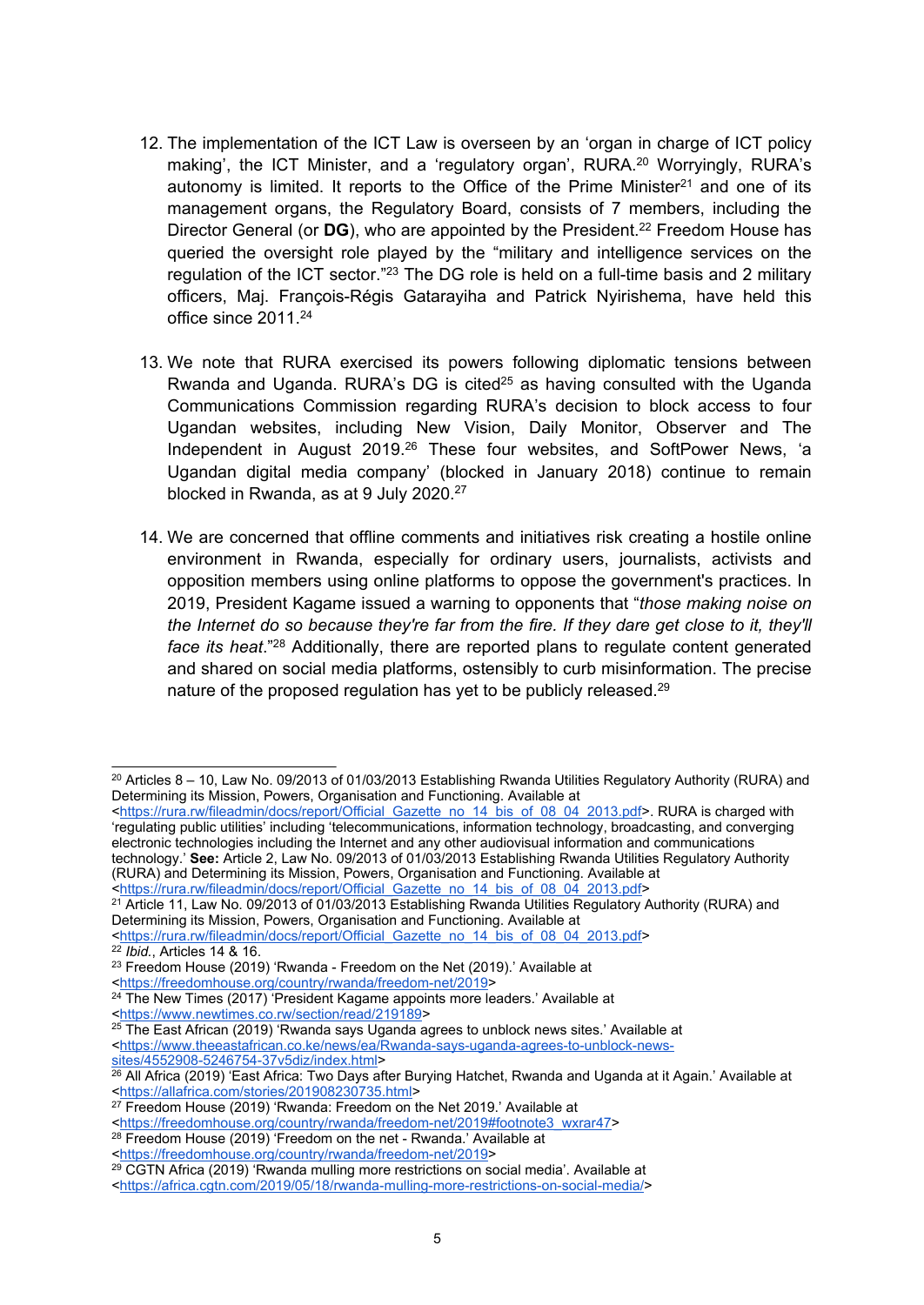15. In an alarming example of censorship measures by the National Electoral Commission, ARTICLE 19 (2017) expressed concern<sup>30</sup> following the issuance of electoral instructions by the National Electoral Commission. <sup>31</sup> Article 40 required all candidates to seek approval before posting campaign messages online or using electronic means. This provision was repealed<sup>32</sup> and subsequent regulations<sup>33</sup> permit the use of ICT to campaign.

#### *Recommendations*

- $\bullet$  Fully protect the right to free expression and access to information online by repealing Articles 22, 60, 126, 206, ICT Law to ensure compliance with international human rights law.
- c Ensure RURA'<sup>s</sup> practical operation in <sup>a</sup> free, fair, and autonomous manner.
- c Refrain from restricting access to online platforms and illegitimately regulating content disseminated on the Internet.

## **Media Freedom**

16. Rwanda accepted various recommendations to adopt further measures to guarantee freedom of speech and media independence, strengthen and implement the regulatory media policy, including through capacity building of relevant parties and ensure the safety and protection of journalists from harassment and attacks. 34

#### *Media Law*

17. Article 38, Constitution of the Republic of Rwanda protects media freedom. 35 This has been given further effect in the Media Law<sup>36</sup> which fails to comply with international standards on freedom of expression and privacy.

<sup>30</sup> ARTICLE 19 (2017) 'Rwanda: National Election Commission to censor candidates' online campaign messages.' Available at <[https://www.article19.org/resources/rwanda-national-election-commission-to-censor-](https://www.article19.org/resources/rwanda-national-election-commission-to-censor-candidates-online-campaign-messages/)

<sup>&</sup>lt;u>[candidates-online-campaign-messages/](https://www.article19.org/resources/rwanda-national-election-commission-to-censor-candidates-online-campaign-messages/)</u>><br><sup>31</sup> 'Instructions No. 07/2017 of 04/04/2017 of the National Electoral Commission Regulating 2017 Presidential Elections as Modified and Complemented to Date', Official Gazette <sup>n</sup>°18 bis of 01/05/2017, Article 40 (*repealed*). Available at <[http://nec.gov.rw/uploads/media/instructions\\_on\\_2017\\_elections.pdf](http://nec.gov.rw/uploads/media/instructions_on_2017_elections.pdf)>.

<sup>32</sup> Article 8, Instructions No. 02/2017 of 31/05/2017 of National Electoral Commission. Available at <<u>[http://nec.gov.rw/uploads/media/instructions\\_on\\_2017\\_elections.pdf](http://nec.gov.rw/uploads/media/instructions_on_2017_elections.pdf)</u>>.<br><sup>33</sup> This is permitted 'except on websites and social media of public institutions and entities of public

interest.'Article 71, Regulations No. 03/2018 of 09/07/2018 of the National Electoral Commission Governing 2018 Parliamentary Elections. Available at <<http://www.nec.gov.rw/index.php?id=85>>

<sup>34</sup> 134.52 Adopt further measures with the aim of guaranteeing freedom of speech and the independence of the media (Cyprus); 133.30 Strengthen efforts in implementing the regulatory media policy to ensure access to information and freedom of opinion and expression, including through capacity-building of relevant parties (Indonesia); 134.55 Step up efforts towards ensuring freedom of expression and the protection of journalists, and seek the assistance, as required, of special procedures, OHCHR and the United Nations Educational, Scientific and Cultural Organization, in order to achieve that end (Brazil); 134.57 Take measures to protect journalists from harassment (Norway); 134.53 Take all necessary measures to protect journalists from harassment and attacks and to ensure that all allegations of violence and intimidation of journalists are promptly and impartially investigated and perpetrators brought to justice (Latvia); 134.54 Take measures to protect journalists from harassment and attacks and ensure independent, credible investigations of alleged cases and the prosecution of

offenders (Austria).<br><sup>35</sup> The Constitution of the Republic of Rwanda (2003, revised in 2015). Available at

<sup>&</sup>lt;[https://minijust.gov.rw/fileadmin/Law\\_and\\_Regulations/Official\\_Gazette\\_no\\_Special\\_of\\_24.12.2015\\_\\_2\\_\\_\\_1\\_.p](https://minijust.gov.rw/fileadmin/Law_and_Regulations/Official_Gazette_no_Special_of_24.12.2015__2___1_.pdf) [df](https://minijust.gov.rw/fileadmin/Law_and_Regulations/Official_Gazette_no_Special_of_24.12.2015__2___1_.pdf)>

<sup>36</sup> Law N°02/2013 of 08/02/2013 Regulating Media (Official Gazette No. 10 of 11 March 2013)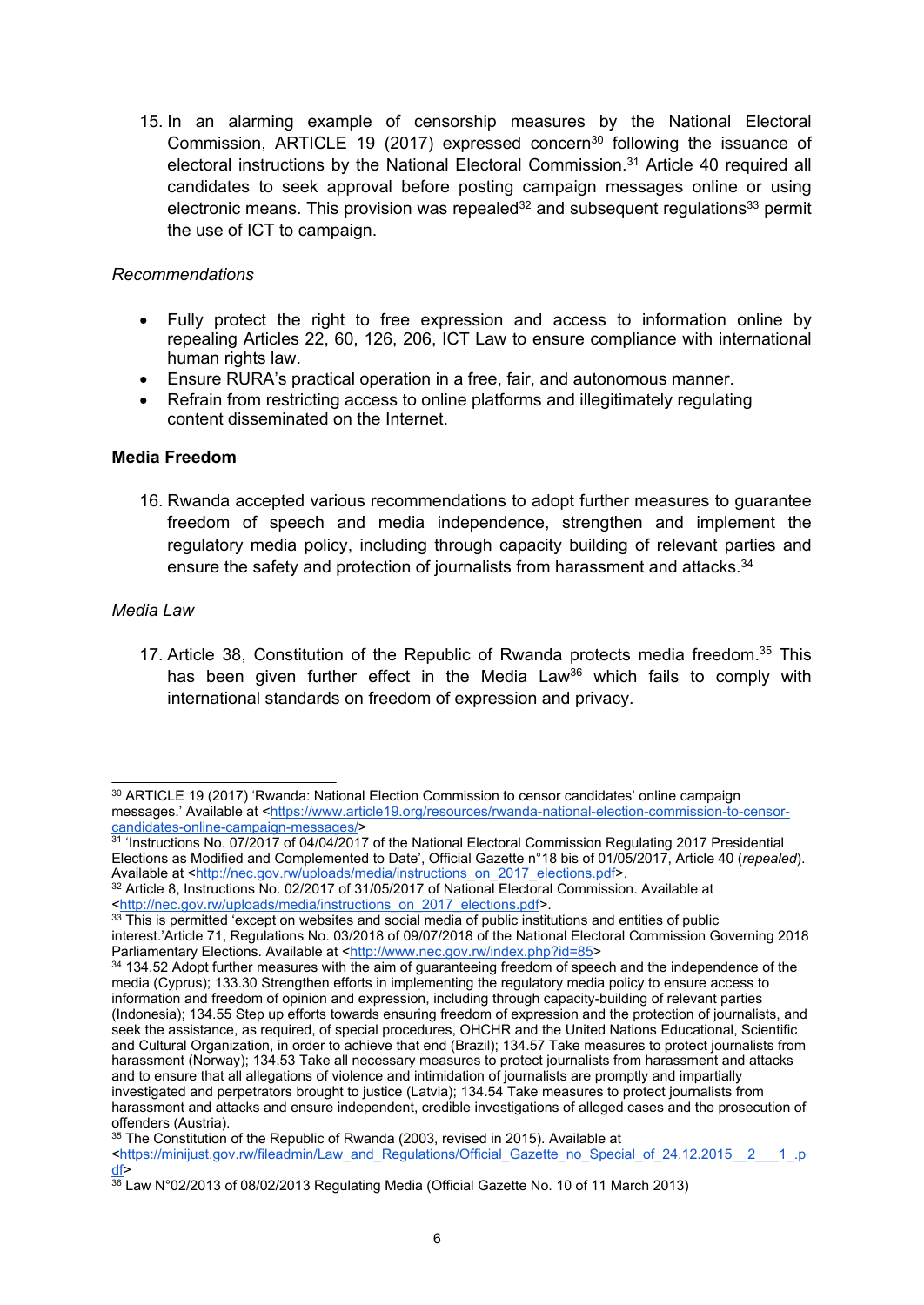- 18. **Article 2 (19)** defines <sup>a</sup> 'professional journalist' as "<sup>a</sup> person who possesses basic journalism skills and who exercises journalism as his/her first profession." Journalists are also restricted to various activities.<sup>37</sup> This definition of journalists is restrictive, as it fails to recognise 'citizen journalists', freelance journalists, amongst others. The Rwanda Media Commission (**RMC**) recently issued <sup>a</sup> statement noting that bloggers availing information on YouTube are not journalists*.* 38 The Human Rights Committee note that journalism is "<sup>a</sup> function shared by <sup>a</sup> wide range of actors, including professional full-time reporters and analysts, as well as bloggers and others who engage in forms of self-publication in print, on the Internet or elsewhere." 39 This definition places <sup>a</sup> restriction on journalists from self-publishing/broadcasting information outside of state-recognised media organs. 40
- 19. **Article 5** sets out legal duties required of <sup>a</sup> journalist**.** These include the duty "to inform; to educate (the) population and promote leisure activities; to defend freedom of information and analyse and comment on information." 41 The existence of legal obligations creates <sup>a</sup> legal responsibility which authorities may use to harass journalists.
- 20. **Article 9** imposes limits to freedom of opinion and information. Despite the prohibition on censorship, it maintains as follows: "*However, the freedom of opinion and information shall not jeopardize the general public order and good morals, individual'<sup>s</sup> right to honour and reputation in the public eye and to the right to inviolability of <sup>a</sup> person'<sup>s</sup> private life and family; the freedom shall also be recognized if it is not detrimental to the protection of children*." <sup>42</sup> As noted above, the vague and subjective concepts of 'good morals' and 'honour and reputation' are incompatible with the ICCPR, and impose undue restrictions on the right to freedom of expression.

 $^{37}$  These include: (a) "collecting information, (b) processing information, © publish/broadcast information through <sup>a</sup> given media organ with intention to disseminate information or opinions" through <sup>a</sup> given media organ with intention to disseminate information or opinions.' 38

<sup>39</sup> United Nations Human Rights Committee (2011) General Comment No. 34, para 44. Available at <<https://digitallibrary.un.org/record/715606?ln=en>>

<sup>&</sup>lt;sup>40</sup> Article 2 (5), Law N°02/2013 of 08/02/2013 Regulating Media (Official Gazette No. 10 of 11 March 2013). Available at

<sup>&</sup>lt;[http://mhc.gov.rw/fileadmin/user\\_upload/placeholder/Laws\\_and\\_Regulations/Itegeko\\_Rigenga\\_Itangazamakuru](http://mhc.gov.rw/fileadmin/user_upload/placeholder/Laws_and_Regulations/Itegeko_Rigenga_Itangazamakuru.pdf) [.pdf](http://mhc.gov.rw/fileadmin/user_upload/placeholder/Laws_and_Regulations/Itegeko_Rigenga_Itangazamakuru.pdf)>

<sup>41</sup> Article 5, Law N°02/2013 of 08/02/2013 Regulating Media (Official Gazette No. 10 of 11 March 2013). Available at

<sup>&</sup>lt;[http://mhc.gov.rw/fileadmin/user\\_upload/placeholder/Laws\\_and\\_Regulations/Itegeko\\_Rigenga\\_Itangazamakuru](http://mhc.gov.rw/fileadmin/user_upload/placeholder/Laws_and_Regulations/Itegeko_Rigenga_Itangazamakuru.pdf) [.pdf](http://mhc.gov.rw/fileadmin/user_upload/placeholder/Laws_and_Regulations/Itegeko_Rigenga_Itangazamakuru.pdf)>

 $^{42}$  Article 9, Law N°02/2013 of 08/02/2013 Regulating Media (Official Gazette No. 10 of 11 March 2013). Available at

<sup>&</sup>lt;[http://mhc.gov.rw/fileadmin/user\\_upload/placeholder/Laws\\_and\\_Regulations/Itegeko\\_Rigenga\\_Itangazamakuru](http://mhc.gov.rw/fileadmin/user_upload/placeholder/Laws_and_Regulations/Itegeko_Rigenga_Itangazamakuru.pdf) [.pdf](http://mhc.gov.rw/fileadmin/user_upload/placeholder/Laws_and_Regulations/Itegeko_Rigenga_Itangazamakuru.pdf)>

 $^{43}$  Article 13, Law N°02/2013 of 08/02/2013 Regulating Media (Official Gazette No. 10 of 11 March 2013). Available at

<sup>&</sup>lt;[http://mhc.gov.rw/fileadmin/user\\_upload/placeholder/Laws\\_and\\_Regulations/Itegeko\\_Rigenga\\_Itangazamakuru](http://mhc.gov.rw/fileadmin/user_upload/placeholder/Laws_and_Regulations/Itegeko_Rigenga_Itangazamakuru.pdf) [.pdf](http://mhc.gov.rw/fileadmin/user_upload/placeholder/Laws_and_Regulations/Itegeko_Rigenga_Itangazamakuru.pdf)>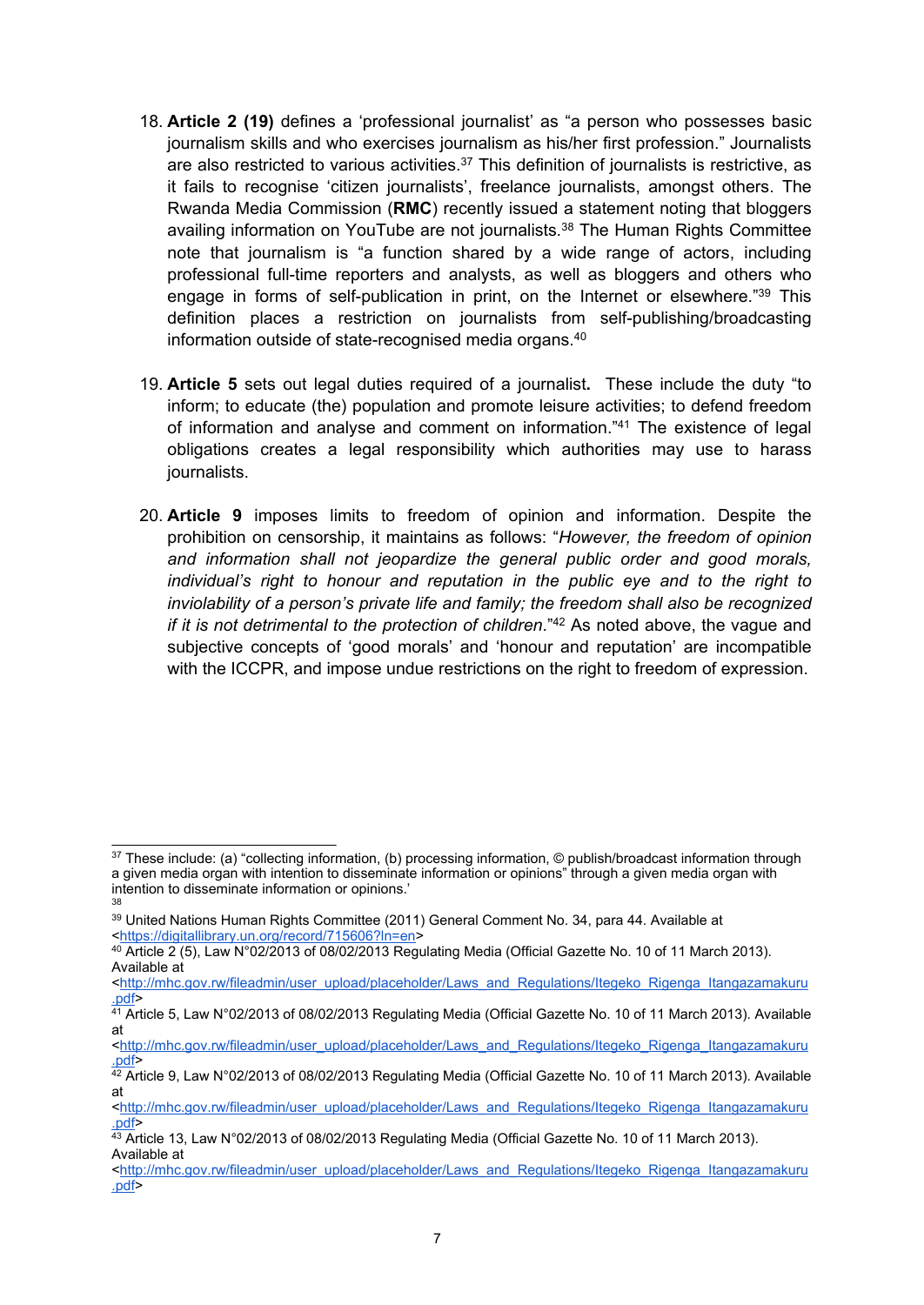21. **Article 13:** fails to adequately protect the confidentiality of journalistic sources**.** Here, courts "*may order <sup>a</sup> journalist to reveal his/her sources of information whenever it is considered necessary for purposes of carrying out investigations or criminal proceedings*." 43 This is applicable to any legal proceedings, rather than mandated for criminal investigations and/or proceedings of <sup>a</sup> very serious nature. ARTICLE 19<sup>44</sup> noted that Article 13, Media Law does not require courts to establish that there is no other reasonable alternative means available for obtaining information before ordering the disclosure of <sup>a</sup> source. The UN Special Rapporteur clarified that "journalists should never be forced to reveal their sources except for certain exceptional cases where the interests of investigating <sup>a</sup> serious crime or protecting the life of other individuals prevail over the possible risk to the source. Such pressing needs must be clearly demonstrated and ordered by an independent court." 45

#### *Media Self-Regulation*

- 22. There is ongoing ambiguity regarding the roles of multiple media regulators in Rwanda. This has resulted in <sup>a</sup> duplication of responsibilities and functions and <sup>a</sup> lack of legal certainty and predictability.
- 23. Under Article 4, Media Law, RMC is tasked with media regulation.<sup>46</sup> This regulation includes <sup>a</sup> protective function, and the RMC can receive and address cases of harassment against journalists. However, RURA is also granted regulatory powers over "audio, audio-visual media and internet,"<sup>47</sup> and its media responsibilities are governed by a prime ministerial order<sup>48</sup> under the ICT Law and the Media Law. These two bodies are expected to "have <sup>a</sup> joint working agreement and shall determine their plan of action." 49

<sup>43</sup> Article 13, Law N°02/2013 of 08/02/2013 Regulating Media (Official Gazette No. 10 of 11 March 2013). Available at

<sup>&</sup>lt;[http://mhc.gov.rw/fileadmin/user\\_upload/placeholder/Laws\\_and\\_Regulations/Itegeko\\_Rigenga\\_Itangazamakuru](http://mhc.gov.rw/fileadmin/user_upload/placeholder/Laws_and_Regulations/Itegeko_Rigenga_Itangazamakuru.pdf) [.pdf](http://mhc.gov.rw/fileadmin/user_upload/placeholder/Laws_and_Regulations/Itegeko_Rigenga_Itangazamakuru.pdf)>

<sup>44</sup> ARTICLE 19 (2013) 'Rwanda: Media law does not go far enough.' Available at <<https://www.refworld.org/docid/5149bdfc2.html>>

<sup>45</sup> UN Human Rights Council 'Report of the Special Rapporteur on the promotion and protection of the right to freedom of opinion and expression, Frank La Rue' A/HRC/20/17, para 109. Available at <[https://ap.ohchr.org/documents/dpage\\_e.aspx?si=A/HRC/20/17](https://ap.ohchr.org/documents/dpage_e.aspx?si=A/HRC/20/17)>

<sup>46</sup> Article 4, Media Law provides "*the daily functioning of media and the conduct of journalists shall be regulated by the Media Self Regulatory Body*."

<sup>47</sup> Article 4, Law N°02/2013 of 08/02/2013 Regulating Media (Official Gazette No. 10 of 11 March 2013). Available at

<sup>&</sup>lt;[http://mhc.gov.rw/fileadmin/user\\_upload/placeholder/Laws\\_and\\_Regulations/Itegeko\\_Rigenga\\_Itangazamakuru](http://mhc.gov.rw/fileadmin/user_upload/placeholder/Laws_and_Regulations/Itegeko_Rigenga_Itangazamakuru.pdf) [.pdf](http://mhc.gov.rw/fileadmin/user_upload/placeholder/Laws_and_Regulations/Itegeko_Rigenga_Itangazamakuru.pdf)>

<sup>48</sup> Article 5, *Specific mission of RURA in regard to the media.* Article 2, Law No. 09/2013 of 01/03/2013 Establishing Rwanda Utilities Regulatory Authority (RURA) and Determining its Mission, Powers, Organisation and Functioning. Available at

<sup>&</sup>lt;[https://rura.rw/fileadmin/docs/report/Official\\_Gazette\\_no\\_14\\_bis\\_of\\_08\\_04\\_2013.pdf](https://rura.rw/fileadmin/docs/report/Official_Gazette_no_14_bis_of_08_04_2013.pdf)>

<sup>49</sup> Article 4, Law N°02/2013 of 08/02/2013 Regulating Media (Official Gazette No. 10 of 11 March 2013). Available at

<sup>&</sup>lt;[http://mhc.gov.rw/fileadmin/user\\_upload/placeholder/Laws\\_and\\_Regulations/Itegeko\\_Rigenga\\_Itangazamakuru](http://mhc.gov.rw/fileadmin/user_upload/placeholder/Laws_and_Regulations/Itegeko_Rigenga_Itangazamakuru.pdf) .<u>pdf</u>> . An agreement between RMC and RURA was signed in 2013.

 $^{\rm 50}$  Article 5, Law N°56/2016 of 16/12/2016 Establishing the Rwanda Governance Board and Determining its Mission, Organisation and Functioning. Available at <<https://www.rgb.rw/index.php?id=364>>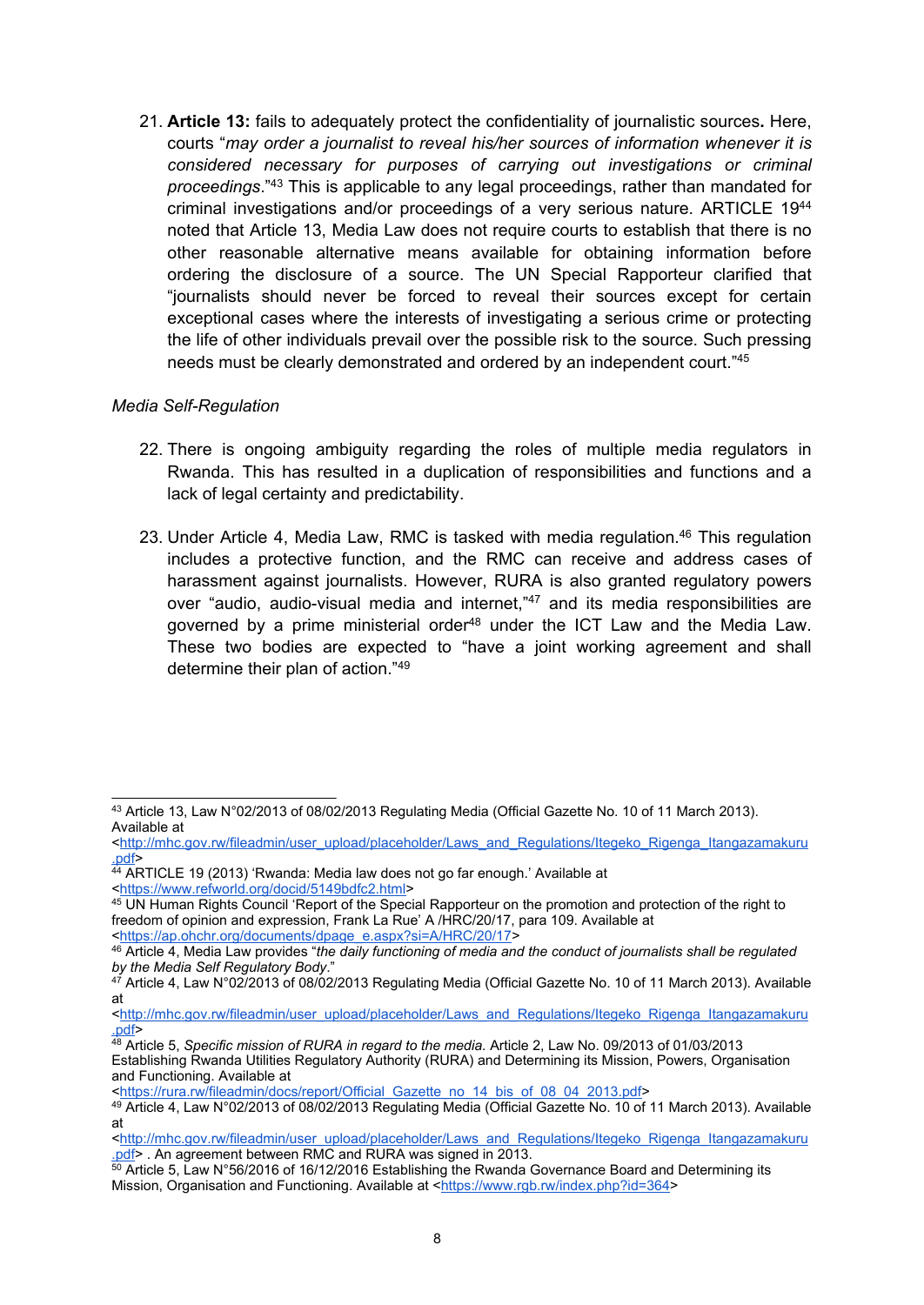- 24. Additionally, 2 other bodies exercise media regulation, including the Rwanda Governance Board (**RGB**) and the Media High Council (**MHC**). The RGB is tasked with the 'promotion of the media sector and the provision of advice on its operations.'<sup>50</sup> The RGB<sup>51</sup> monitors the implementation of (media policy) reforms, collaborates with RMC, RURA and MHC, provides initial funding for the media selfregulatory body and monitors the evaluation of the performance of media houses and associations. On the other hand, MHC is defined as an "independent institution responsible for media capacity building"<sup>52</sup> for journalists, media managers, editors and media outlets.
- 25. We note that this legislative arrangement where multiple bodies are tasked with regulation – does not protect media self-regulation, both in theory and in practice. In effect, RMC is unable to function as <sup>a</sup> genuinely independent, self-regulatory body; this inability is exacerbated by the fact that RMC is not statutorily recognised under the Media Law.<sup>53</sup> In our view, this has resulted in undue influence being exercised over RMC by the Executive.
- 26. Instructively, in February 2015, <sup>a</sup> Committee of Inquiry (**Committee**) established by RURA, published <sup>a</sup> report which resulted in an indefinite ban being imposed by RURA on the British Broadcasting Corporation's (**BBC**) Kinyarwanda services on 29 May 2015. This ban followed BBC'<sup>s</sup> airing, on 1 October 2014, of <sup>a</sup> documentary titled 'Rwanda'<sup>s</sup> Untold Story.' The Committee'<sup>s</sup> report stated that the documentary promoted 'genocide denial, divisionism and incited hatred.' <sup>54</sup> According to RURA, it derived its powers to effect this ban from the law establishing RURA and the Media Law, which "gives it legal powers to act on consumer complaints"<sup>55</sup> as well as a parliamentary resolution passed on 22 October 2014 calling on the government to ban BBC. 56 This ban is still in effect as at 9 July 2020.

<sup>55</sup> The East African (2014) 'Rwanda media agency says BBC ban violates law.' Available at <[https://www.theeastafrican.co.ke/news/ea/Rwanda-media-agency-says-BBC-ban-violates](https://www.theeastafrican.co.ke/news/ea/Rwanda-media-agency-says-BBC-ban-violates-law/4552908-2507644-9whvlv/index.html)[law/4552908-2507644-9whvlv/index.html](https://www.theeastafrican.co.ke/news/ea/Rwanda-media-agency-says-BBC-ban-violates-law/4552908-2507644-9whvlv/index.html)>

<sup>50</sup> Article 5, Law N°56/2016 of 16/12/2016 Establishing the Rwanda Governance Board and Determining its Mission, Organisation and Functioning. Available at <<https://www.rgb.rw/index.php?id=364>>

<sup>51</sup> See: Rwanda Governance Board 'Media Coordination and Monitoring Unit.' Available at <<https://www.rgb.rw/index.php?id=285>>

<sup>52</sup> Article 2, Law No 03/2013 of 08/02/2013 Determining the Responsibilities, Organisation, and Functioning of the Media High Council. Available at

<sup>&</sup>lt;mhc.gov.rw/fileadmin/user\_upload/placeholder/Laws\_and\_Regulations/Itegeko\_Rigenga\_Inama\_Nkuru\_y\_Itang azamakuru.pdf>

<sup>53</sup> RMC was unanimously set up following a General Assembly of all Rwandan journalists held on 27/8/2013. 54 Inquiry Committee on the BBC Documentary "Rwanda'<sup>s</sup> Untold Story" (2015) 'Inquiry Committee Report on the BBC Documentary "Rwanda's Untold Story", para 148. Available at <[http://rwandabbcinquiry.rw/?page\\_id=38](http://rwandabbcinquiry.rw/?page_id=38)>

<sup>56</sup> RSF (2014) 'BBC'<sup>s</sup> Kinyarwanda broadcasts suspended indefinitely.' Available at

<sup>&</sup>lt;<https://rsf.org/en/news/bbcs-kinyarwanda-broadcasts-suspended-indefinitely>>

<sup>57</sup> RSF (2015) 'What lies behind the indefinite ban on the BBC.' Available at <[https://rsf.org/en/news/what-lies](https://rsf.org/en/news/what-lies-behind-indefinite-ban-bbc)[behind-indefinite-ban-bbc](https://rsf.org/en/news/what-lies-behind-indefinite-ban-bbc)>. RSF (2014) 'Rwanda's media self-regulator subjected to intimidation campaign.' Available at <<https://rsf.org/en/news/rwandas-media-self-regulator-subjected-intimidation-campaign>>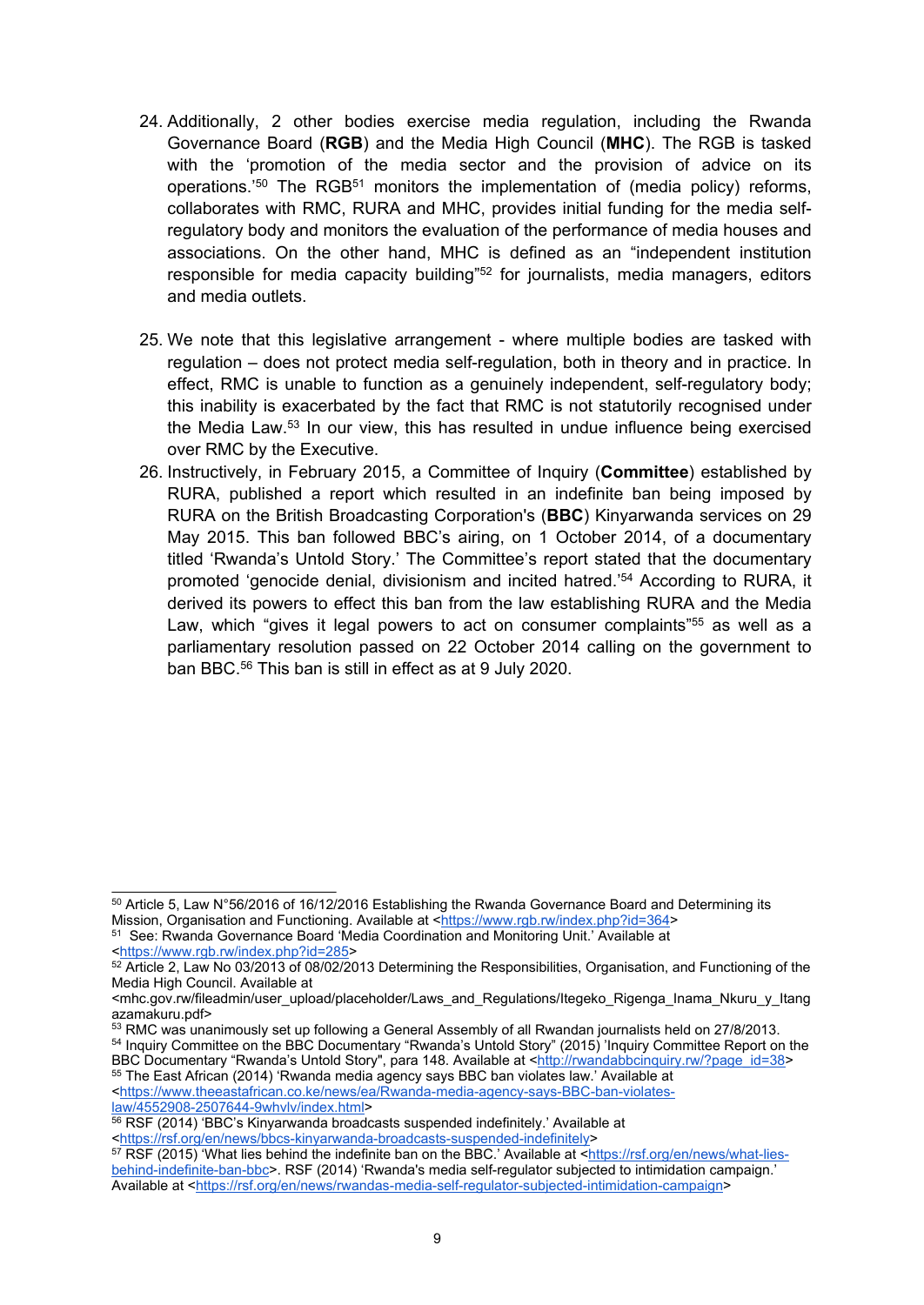27. Reporters without Borders (**RSF**) reported various issues with RURA'<sup>s</sup> ban. 57 Firstly, RSF reports that Fred Muvunyi, former RMC head, challenged RURA'<sup>s</sup> decisions on various grounds. These included RURA'<sup>s</sup> breach of an agreement with RMC and its lack of powers to make determinations on non-technical (*i.e., content*) issues without consulting RMC. Secondly, RMC publicly issued statements which noted that RURA'<sup>s</sup> decision had 'no legal basis.' Lastly, RSF noted that <sup>a</sup> targeted intimidation campaign was directed towards RMC for challenging RURA'<sup>s</sup> ban.

## *Safety of Journalists*

- 28. During the previous cycle, Rwanda accepted recommendations to ensure that journalists are protected from harassment and attacks. The government also accepted recommendations to seek the assistance of special procedures, ensure independent and credible investigations for alleged cases and the prosecution of offenders. 58
- 29. However, journalists continue to report concerning levels of harassment and intimidation which is enabled by varied restrictive laws, including the Media Law, the revised Penal Code, and the ICT Law.
- 30. Between 2016 2017, the RMC registered 7 cases of harassment and intimidation of journalists. We continue to document other cases, including those identified by other sources. For example:
	- ●• Media House (2016): According to reports by human rights organisations,<sup>59</sup> police raided the office of the *East African* newspaper in Kigali. These organisations noted that the police seized material, including hard-copy documents capable of identifying whistleblowers, and confiscated the computers and/or phones of Ivan Mugisha and Johnson Kanamugire, journalists at the newspaper. Human Rights Watch reports that both were 'investigating cases of alleged tax evasion and corruption.' Despite Mugisha not being charged, the police arrested him without an arrest warrant and questioned him in detention for over six hours. It is reported that Johnson was not arrested, due to his absence from the *East African* office. It is widely considered that this raid and Mugisha'<sup>s</sup> subsequent arrest is an example of the government'<sup>s</sup> exertion of pressure on <sup>a</sup> private media house, and its journalists, for their investigative journalistic work.

<sup>57</sup> RSF (2015) 'What lies behind the indefinite ban on the BBC.' Available at <[https://rsf.org/en/news/what-lies](https://rsf.org/en/news/what-lies-behind-indefinite-ban-bbc)[behind-indefinite-ban-bbc](https://rsf.org/en/news/what-lies-behind-indefinite-ban-bbc)>. RSF (2014) 'Rwanda's media self-regulator subjected to intimidation campaign.' Available at <<https://rsf.org/en/news/rwandas-media-self-regulator-subjected-intimidation-campaign>>  $^{58}$  134.55 Step up efforts towards ensuring freedom of expression and the protection of journalists, and seek the assistance, as required, of special procedures, OHCHR and the United Nations Educational, Scientific and Cultural Organization, in order to achieve that end (Brazil); 134.57 Take measures to protect journalists from harassment (Norway); 134.54 Take measures to protect journalists from harassment and attacks and ensure independent, credible investigations of alleged cases and the prosecution of offenders (Austria).

<sup>59</sup> Human Rights Watch (2017) 'Chronology of Rwanda'<sup>s</sup> Closing Space.' Available at <[https://www.hrw.org/sites/default/files/supporting\\_resources/rwanda\\_chronology\\_2016\\_2017\\_english.pdf](https://www.hrw.org/sites/default/files/supporting_resources/rwanda_chronology_2016_2017_english.pdf)>; Reporters without Borders (2016) 'Investigative reporter freed provisionally after prosecutor reduces charge.' Available at <<https://rsf.org/en/news/investigative-reporter-freed-provisionally-after-prosecutor-reduces-charge>>; Freedom House (2017) 'Freedom in the World 2017.' Available at <<https://freedomhouse.org/country/rwanda/freedom-world/2017>>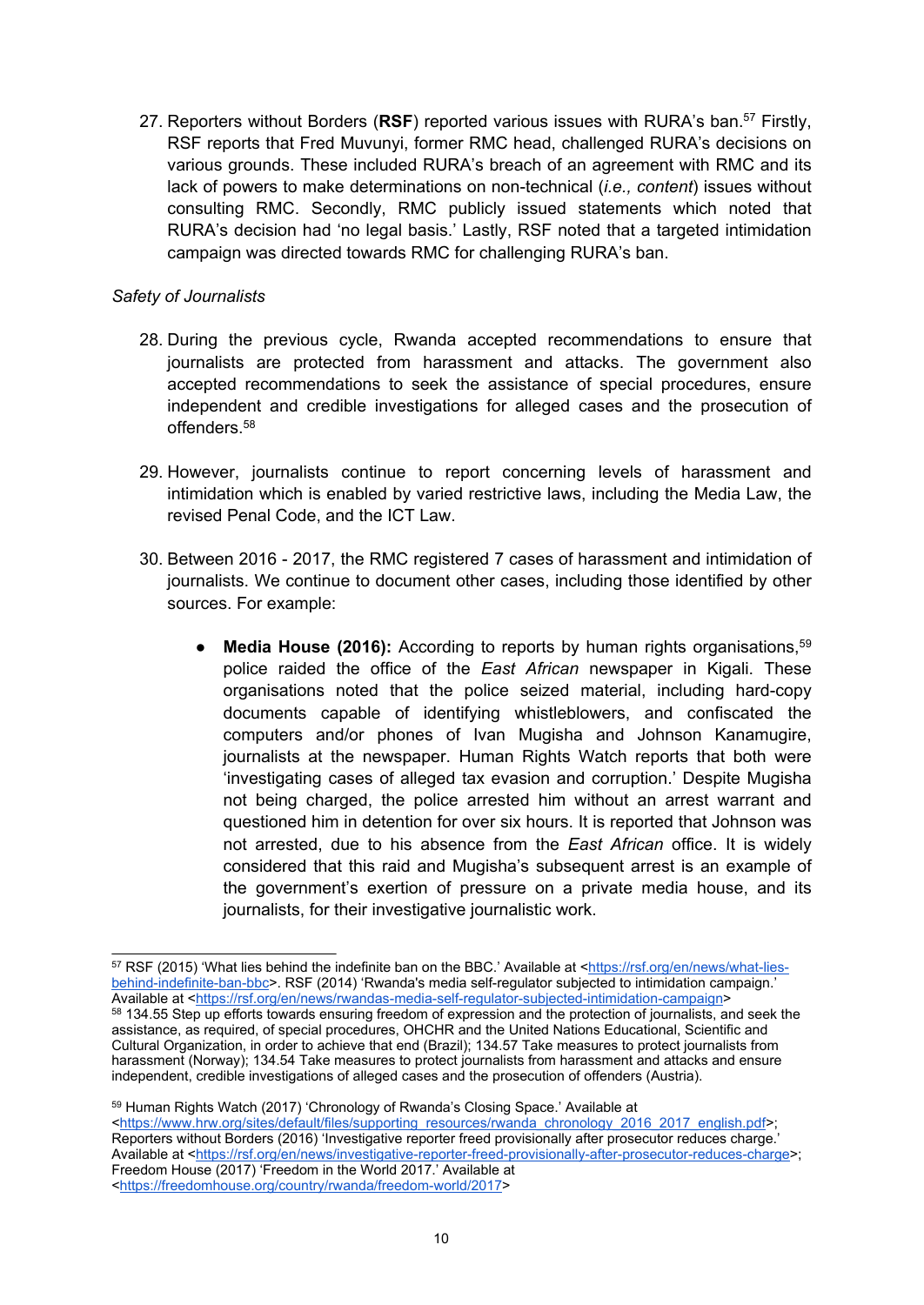● **Investigative Journalists (2018 - 2019):** ARTICLE 19 notes that four investigative journalists – two freelancers and two journalists working for media houses - relocated from Rwanda between 2018 - 2019. These four journalists were working on <sup>a</sup> security story detailing border security tensions between Rwanda and Uganda and <sup>a</sup> corruption story seeking to uncover police officers' facilitation of drug smuggling into Rwanda. Despite two journalists relocating back to Rwanda, the other two continue to work in exile. We note that the number of exiled Rwandan journalists is likely to be higher, as under-reporting due to fears of reprisal is <sup>a</sup> widespread problem.

#### *Recommendations*

- $\bullet$  Amend Articles 2(19), 5, 8 and 13 of the Media Law and ensure that it complies with international standards on freedom of expression.
- $\bullet$  Promote media self-regulation and grant RMC sole media regulation powers by amending the Media Law, and revoke all media powers bestowed on RURA, MHC and RGB.
- c Take the necessary measures to stop harassment and attacks against journalists, and conduct impartial, effective and thorough investigations into all violations.

## **Access to Information**

- 31. In 2013, the Access to Information Law (**ATI Law**) <sup>60</sup> was enacted. This legislation is supplemented by 5 ministerial orders.<sup>61</sup>
- 32. While this is <sup>a</sup> positive development, the lack of appropriate sanctions in the form of monetary fines with minimum and maximum limits - for information officers who deliberately withhold information requested through the appropriate procedures, inhibits the proper realisation of access to information.

\_access\_to\_information\_\_ministerial\_order\_determining\_the\_procedure\_of\_charges\_of\_fees\_related\_to\_access \_to\_information.pdf>; and N°009/07.01/13 of 19/12/2013: Ministerial Order determining private organs to which the Law relating to access to information applies. Available at <ombudsman.gov.rw/en/IMG/pdf/7.e.-

 $^{\scriptsize{60}}$  Law N° 04/2013 of 08/02/2013 Law Relating to Access to Information. Available At

<sup>&</sup>lt;mhc.gov.rw/fileadmin/user\_upload/placeholder/Laws\_and\_Regulations/Itegeko\_Rigenga\_Kubona\_Amakuru.pdf >

 $^{61}$  The ATI ministerial orders include: - N°005/07.01/13 of 19/12/2013: Ministerial Order determining which information could destabilize national security. Available at <ombudsman.gov.rw/en/IMG/pdf/7.d.-

\_access\_to\_information\_\_ministerial\_order\_determining\_which\_information\_could\_destabilize\_national\_security. pdf>; N°006/07.01/13 of 19/12/2013: Ministerial Order determining in details the information to be disclosed. Available at <ombudsman.gov.rw/en/IMG/pdf/7.a.-

access to information ministerial order determining in details the information to be disclosed.pdf>; N°007/07.01/13 of 27/12/2013: Ministerial Order determining the time limit for the provision of information or explanations of not providing it. Available at <ombudsman.gov.rw/en/IMG/pdf/7.c.-

\_access\_to\_information\_\_ministerial\_order\_determining\_the\_time\_limit\_for\_the\_provision\_of\_information\_or\_ex planations\_or\_not\_providing\_it.pdf>; N°008/07.01/13 of 19/12/2013: Ministerial Order determining the procedure of charges of fees related to access to information. Available at <ombudsman.gov.rw/en/IMG/pdf/7.b.-

access to information ministerial order private organs to which the law relating to access to informatio  $\overline{n}$  applies.pdf>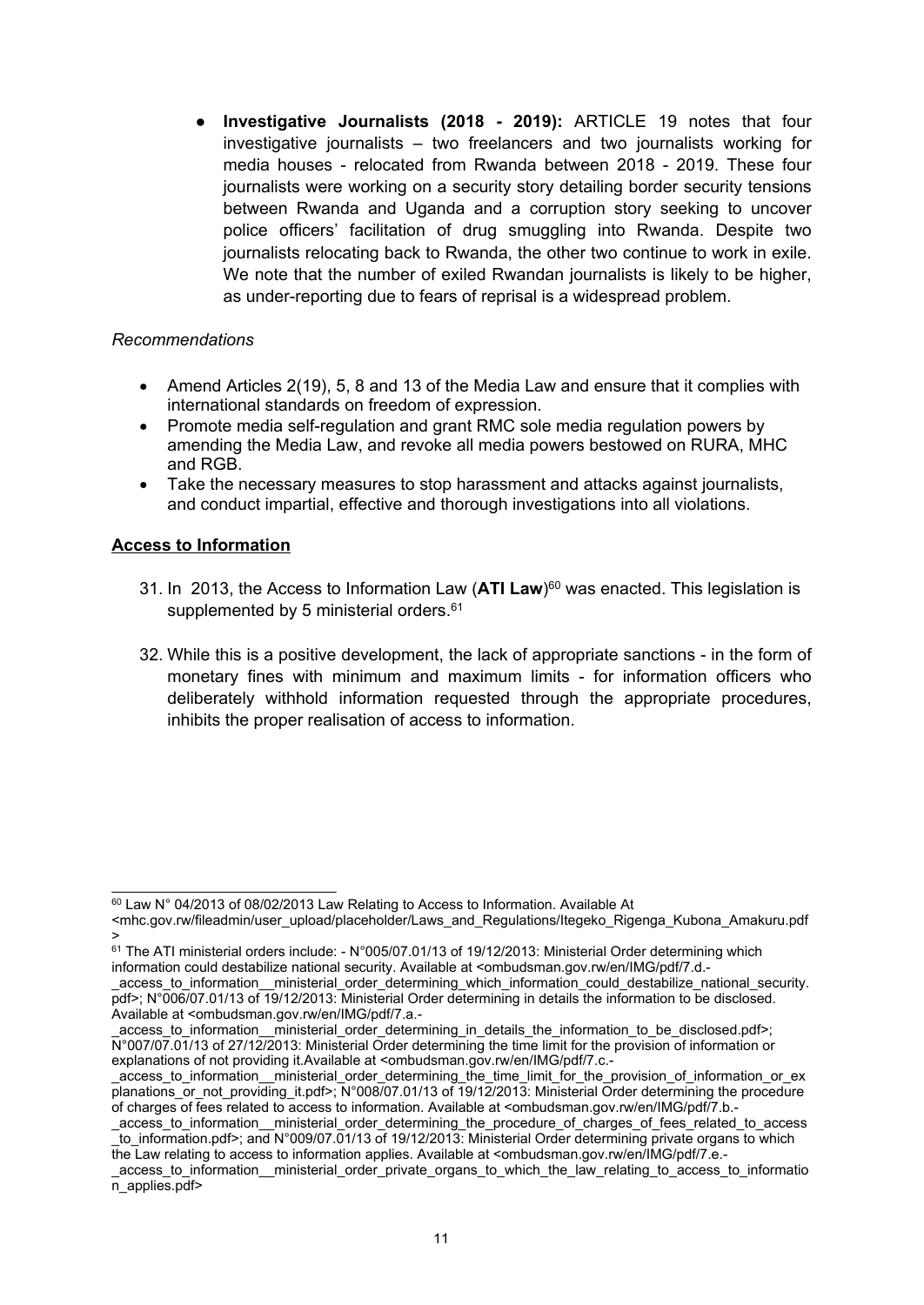- 33. Despite the Office of the Ombudsman (**Ombudsman**) possessing powers to impose 'disciplinary sanctions,'<sup>62</sup> this discretionary power does not translate into appropriate sanctions following an officer'<sup>s</sup> failure to disclose information.
- 34. We note that this failure limits the public'<sup>s</sup> and the media'<sup>s</sup> ability to access information.<sup>63</sup> In line with international best practices, appropriate sanctions need to be provided for the following provisions:
	- **Article 9:** Failing to respond within the specified time period to a request for information;
	- **Article 12:** Failing to respond to a request to correct personal information; and
	- **Article 13:** Failing to respond to requests concerning the exercise of rights and public interest (applicable to private and public bodies), amongst others.
- 35. The right to access information is further undermined by the National Security Ministerial Order. <sup>64</sup> Worryingly, Article 10 permits the imposition of prior restraint measures where "the level of classified information is doubtful." 65 This provision provides unlimited discretion to authorities, using an indeterminate provision, to judge what information can and cannot be availed to the public.
- 36. As ARTICLE 19 has noted, this provides persons 'who may have incentives to keep material out of public reach (with the tools to) undermine the right to freedom of information.' <sup>66</sup> Worryingly, this discretion is extended to information officers under Article 13, National Security Ministerial Order. The African Commission on Human and Peoples' Rights, under Principle 26, Model Law on Access to Information in Africa,<sup>67</sup> magnified that information should not be exempted "merely on the basis of its classification status." 68

 $62$  Article 10, Law determining the mission, powers, organization and functioning of the Office of the Ombudsman (Law No 76/2013 of 11/9/2013). Available at

<sup>&</sup>lt;http://ombudsman.gov.rw/en/IMG/pdf/office\_of\_the\_ombudsman\_law\_no\_76-2013\_office\_of\_the\_ombudsman [.pdf](http://ombudsman.gov.rw/en/IMG/pdf/office_of_the_ombudsman__law_no_76-2013_office_of_the_ombudsman.pdf)>. This provision permits the imposition of "disciplinary sanctions ... against any employee whether Government, public or private who acted unjustly towards <sup>a</sup> person, an organization or an independent association, after written explanations and to determine what should be done so that those who suffered from injustice may find redress."

 $\rm ^{63}$  The East African (2016) 'Media, public access to govt information remains 'difficult.' Available at <[https://www.theeastafrican.co.ke/rwanda/News/Media-public-access-to-govt-information-remains](https://www.theeastafrican.co.ke/rwanda/News/Media-public-access-to-govt-information-remains-difficult/1433218-3401038-nfl6k1z/index.html)[difficult/1433218-3401038-nfl6k1z/index.html](https://www.theeastafrican.co.ke/rwanda/News/Media-public-access-to-govt-information-remains-difficult/1433218-3401038-nfl6k1z/index.html)>

<sup>64</sup> Ministerial Order determining which information could destabilize national security (N°005/07.01/13 of 19/12/2013). Available at <ombudsman.gov.rw/en/IMG/pdf/7.d.-

access to information \_ministerial\_order\_determining\_which\_information\_could\_destabilize\_national\_security. pdf>

 $^{65}$  Article 10, Ministerial Order determining which information could destabilize national security (N°005/07.01/13 of 19/12/2013) <ombudsman.gov.rw/en/IMG/pdf/7.d.-

\_access\_to\_information\_\_ministerial\_order\_determining\_which\_information\_could\_destabilize\_national\_security. pdf>

 $^{66}$  ARTICLE 19 (2004) 'Memorandum on the Law On Classified Information of The Former Yugoslav Republic of Macedonia.' Available at <<https://www.refworld.org/publisher,ART19,COUNTRYREP,MKD,4756cfbb0,0.html>>

<sup>67</sup> African Commission on Human and Peoples' Rights 'Model Law on Access to Information in Africa.' Available at <<https://www.achpr.org/legalinstruments/detail?id=32>>

<sup>68</sup> *Ibid*.,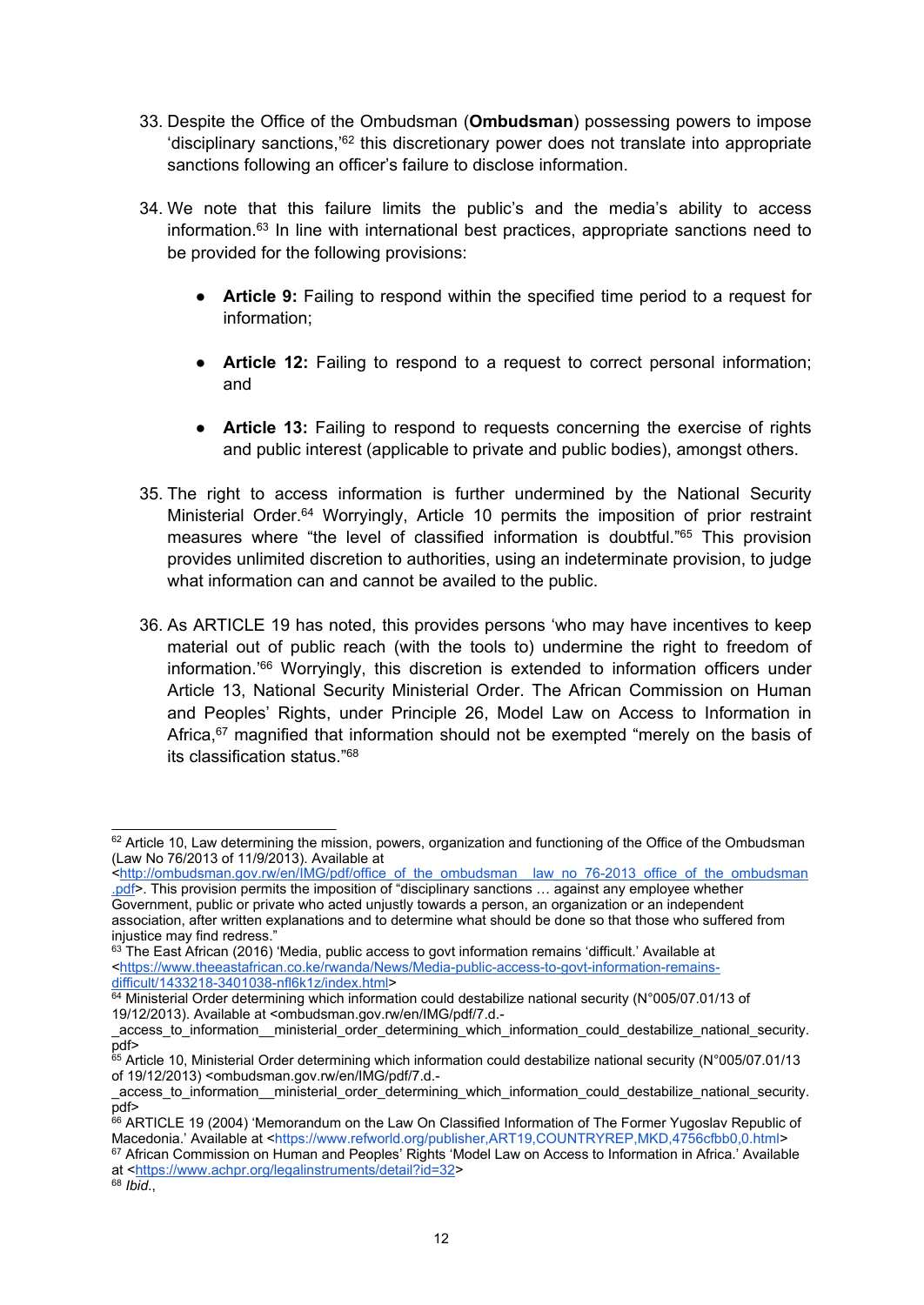- 37. The Ombudsman is charged with 'monitoring the enforcement' of the ATI Law.<sup>69</sup> In theory and in practice, the Ombudsman'<sup>s</sup> functional and operational independence is not guaranteed. Despite Article 3 of Law No 76/2013<sup>70</sup> magnifying the importance of an independent office, it assumes this independence without providing specifics as to how that independence is ensured. Secondly, the Ombudsman'<sup>s</sup> autonomy is limited given the oversight exercised by the Office of the President.<sup>71</sup> This lack of independence has affected the proper implementation of the ATI Law.
- 38. The Rwanda Civil Society Coalition on UPR (2018), reported that the full realisation of the right to access information is affected by limited awareness of the law by the general public, and "government custodians of information."<sup>72</sup>
- 39. Some interviewees have commented that some public bodies do not respond to information requests within the stipulated time period. Notably, out of 4 information requests<sup>73</sup> sent to RURA, the Ministry of ICT, the Rwanda Development Board and the Rwanda Information Society Authority, only 1 body responded, by transferring the information request to other government bodies.
- 40. The interviewees noted that this transfer failed to adhere to the prescribed time limit.<sup>74</sup> Specifically, the body responded to the request after 11 days, rather than the cumulative 6 days, placed the transfer burden on the interviewees instead of transferring the request themselves as prescribed, and further failed to provide the interviewees with the address of the organs to which the application should have been transferred. 75

<sup>69</sup> Article 17, Access to Information Law (No. 04/2013). Available at

<sup>&</sup>lt;mhc.gov.rw/fileadmin/user\_upload/placeholder/Laws\_and\_Regulations/Itegeko\_Rigenga\_Kubona\_Amakuru.pdf >; Article 4 (15), Law determining the mission, powers, organization and functioning of the Office of the Ombudsman (Law No 76/2013 of 11/9/2013). Available at

<sup>&</sup>lt;[http://ombudsman.gov.rw/en/IMG/pdf/office\\_of\\_the\\_ombudsman\\_\\_law\\_no\\_76-2013\\_office\\_of\\_the\\_ombudsman](http://ombudsman.gov.rw/en/IMG/pdf/office_of_the_ombudsman__law_no_76-2013_office_of_the_ombudsman.pdf) [.pdf](http://ombudsman.gov.rw/en/IMG/pdf/office_of_the_ombudsman__law_no_76-2013_office_of_the_ombudsman.pdf)>

 $^{\rm 70}$  Article 3, Law determining the mission, powers, organization and functioning of the Office of the Ombudsman (Law No 76/2013 of 11/9/2013). Available at

<sup>&</sup>lt;http://ombudsman.gov.rw/en/IMG/pdf/office\_of\_the\_ombudsman\_law\_no\_76-2013\_office\_of\_the\_ombudsman [.pdf](http://ombudsman.gov.rw/en/IMG/pdf/office_of_the_ombudsman__law_no_76-2013_office_of_the_ombudsman.pdf)>

<sup>&</sup>lt;sup>71</sup> Annex I, Prime Minister's Order No 51//03 of 27/2/2015 Determining Organisational Structure, Salaries and Fringe Benefits for Employees in the Office of the Ombudsman Official Gazette No. Special Bis of 28/02/2015, pp. 10. Available at

<sup>&</sup>lt;[http://ombudsman.gov.rw/en/IMG/pdf/office\\_of\\_the\\_ombudsman\\_\\_organisational\\_structure\\_salaries\\_and\\_fring](http://ombudsman.gov.rw/en/IMG/pdf/office_of_the_ombudsman__organisational_structure_salaries_and_fringe_benefits_for_employees_of_the_office_of_the_ombudsman.pdf) [e\\_benefits\\_for\\_employees\\_of\\_the\\_office\\_of\\_the\\_ombudsman.pdf](http://ombudsman.gov.rw/en/IMG/pdf/office_of_the_ombudsman__organisational_structure_salaries_and_fringe_benefits_for_employees_of_the_office_of_the_ombudsman.pdf)>

 $^{72}$  Rwanda Civil Society Coalition on UPR (2018) 'Mid-Term Assessment Report of the Implementation of 2015 UPR Recommendations by the Republic of Rwanda', pp. 11. Available at

<sup>&</sup>lt;<https://www.legalaidrwanda.org/spip.php?article132>>

 $^{73}$  The interviewees sought information on Rwanda's telecommunications infrastructure.

<sup>74</sup> Article 4, Ministerial Order determining the time limit for the provision of information or explanations of not providing it. Available at <ombudsman.gov.rw/en/IMG/pdf/7.c.-

\_access\_to\_information\_\_ministerial\_order\_determining\_the\_time\_limit\_for\_the\_provision\_of\_information\_or\_ex

planations\_or\_not\_providing\_it.pdf> 75 *Ibid.,* Article 4, Ministerial Order (Time Limit) provides that an information officer must transfer the information application to the relevant organ 'no later than 2 days from the date of receipt of an information request.' Article 4 further provides that the information officer shall, no later than 4 days from the date of receipt of the application inform the applicant about the transfer.' Lastly, the information officer is mandated to 'inform the applicant about the transfer and the address of the organ to which the application has been transferred.'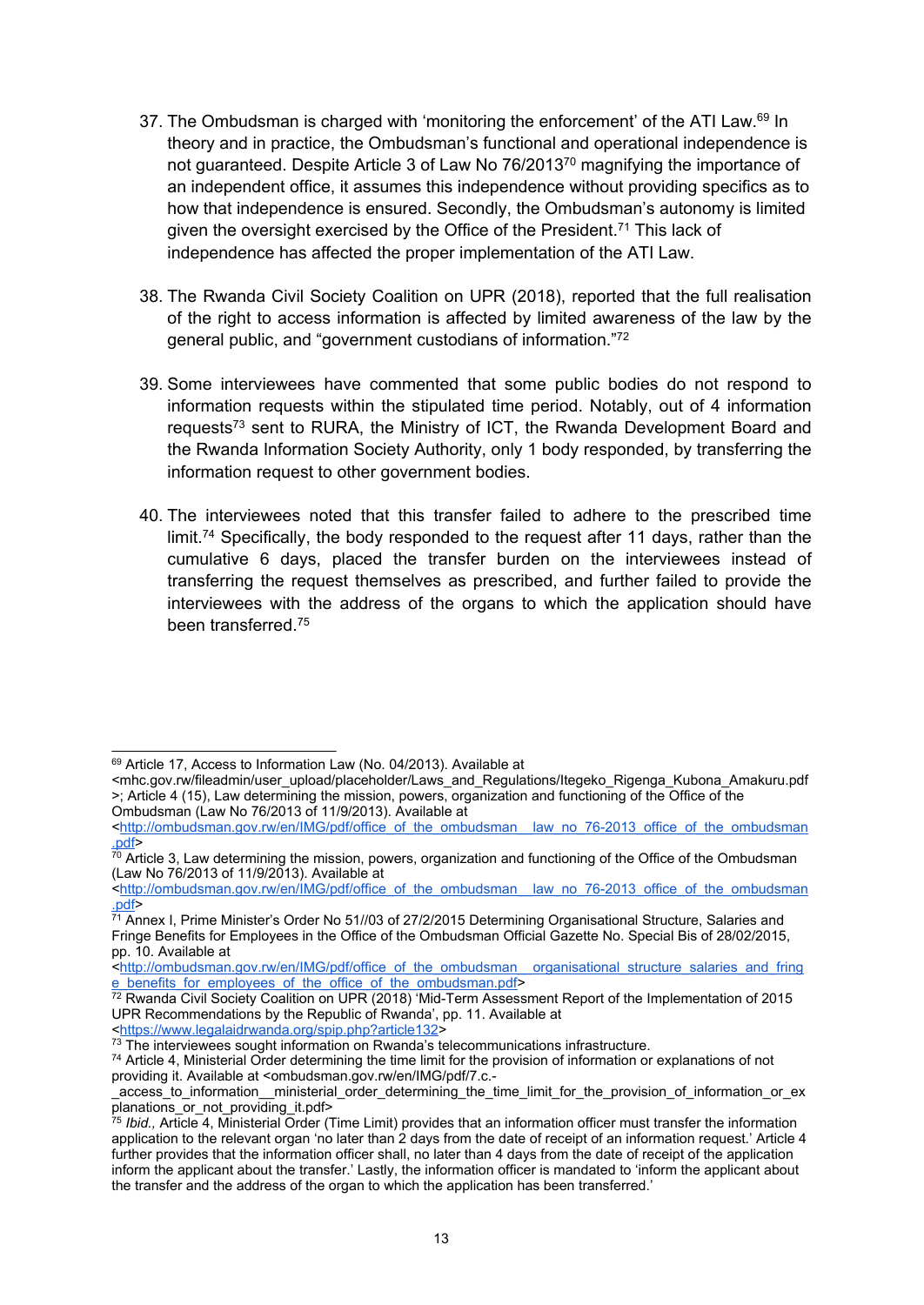41. Thirdly, the interviewees noted that the remaining 3 organs failed to respond to the information requests, contrary to the stipulated 3 day period under Article 2, Ministerial Order - Time Limit. No response has been received as at 9 July 2020.

### *Recommendations*

- Amend the ATI Law and provide for minimum and maximum monetary fines where information officers do not respond to ATI requests.
- Amend the National Security Ministerial Order and delete vague provisions permitting the restriction of the right to ATI.
- Undertake awareness-raising initiatives to heighten citizens' awareness and government bodies' knowledge of the right to information.
- $\bullet$  Guarantee the functional and operational independence of the Office of the Ombudsman and ensure all government departments are consistently and proactively disclosing information and meeting their ATI Law obligations.

## **Privacy and Data Protection**

*ICT Law: Search, Seizure, and Surveillance*

- 42. ARTICLE 19'<sup>s</sup> analysis**<sup>76</sup>** highlighted <sup>a</sup> number of search, seizure, and surveillance measures which are subject to abuse, including Articles 33, 123 and 180, ICT Law. 77
- 43. Articles 33 and 180, ICT Law provide judicial police officers and RURA powers to search, seize and/or inspect electronic communication systems or equipment, including radio communication. This authority, under Article 33, ICT Law extends to the boarding of 'any vessel, aircraft or vehicle' which amounts to 'limitless jurisdiction without court oversight.'<sup>78</sup> These provisions fail to provide for judicial oversight and rely on 'reasonable grounds', rather than 'probable cause' which is <sup>a</sup> higher evidentiary threshold.
- 44. Article 123, ICT Law places <sup>a</sup> mandatory obligation on intermediaries to "equip the electronic communications network and service with technical instruments and features that allow and facilitate the lawful interception of electronic communications and monitoring." In our view, this is problematic for the following reasons:
	- ● It creates <sup>a</sup> vague standard for providers to actively "facilitate" government collection of data which is not defined with enough precision to provide adequate safeguards for the privacy of communications. There is no description of what these technical features entail, and whether they may include the installation of malicious software (malware) on networks. This concern is not without precedent; reports in 2015 revealed that the government of Rwanda sought to purchase sophisticated malware and other surveillance tools from an Italian-based hacking firm.

<sup>76</sup> ARTICLE 19 (2018) 'Rwanda: 2016 Law Governing Information and Communication Technologies' <<https://www.article19.org/resources/rwanda-law-governing-information-and-communication-technologies/>> 77 Law Governing ICT, Law No. 24/2016 of 18 June 2016. Available at

<sup>&</sup>lt;[http://minict.gov.rw/fileadmin/Documents/Policies\\_and\\_Rugulations/ICT\\_laws/ICT\\_LAW.pdf](http://minict.gov.rw/fileadmin/Documents/Policies_and_Rugulations/ICT_laws/ICT_LAW.pdf)> 78 *Ibid*., n. 78.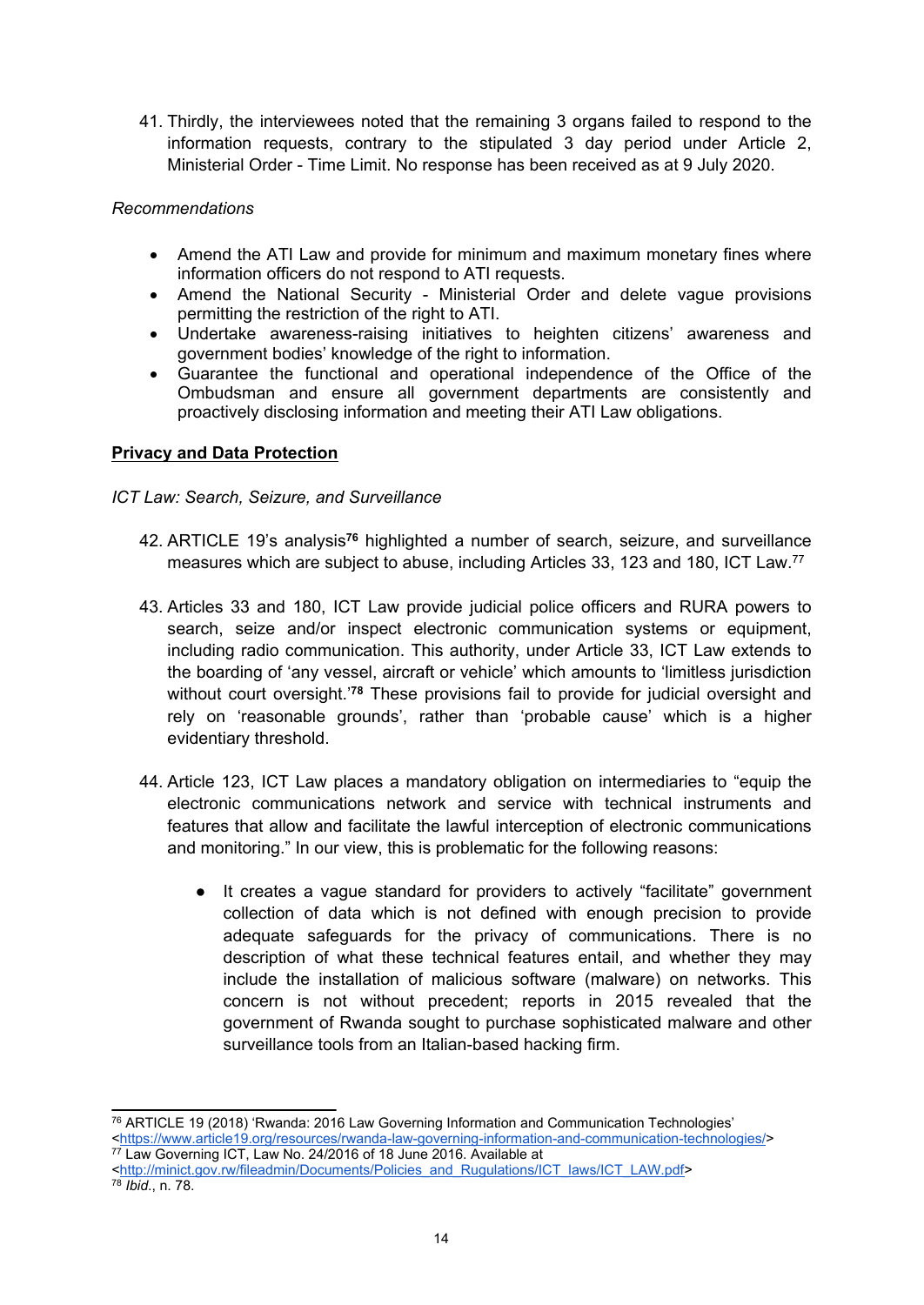- ● It mandates the installation of interception tools which compromises users who use encryption tools. The protection of anonymity is <sup>a</sup> vital component in protecting the rights to freedom of expression and privacy. Further, where anonymity or encryption technologies are in use, providers may be unable to furnish communications to the government. Article 123, ICT Law threatens providers with penalties for failing to cooperate if they are unable to decrypt data or communications. The Special Rapporteur on the Right to Freedom of Opinion and Expression noted that compelled decryption orders - without judicial oversight - restrict expression and privacy and hence are subject to the three-part test under international law.<sup>79</sup>
- It requires operators to install 'backdoors' which allow the circumvention of encryption measures. This not only introduced vulnerabilities into services, but contradicts Article 125, ICT Law which requires operators to keep networks fully secure. 80

#### *Surveillance*

- 45. We note that the Law on Interception $^{\rm 81}$  and the ICT Law $^{\rm 82}$  both raise concerns for the protection of the rights to privacy and freedom of expression.<sup>83</sup>
- 46. Article 6, Law on Interception grants government authorities of relevant national security organs (including the Rwanda National Police, the Rwanda Defence Force, the National Intelligence and Security Service and the Rwanda Investigation Bureau) 84 authorisation to apply for an interception warrant from <sup>a</sup> National Prosecutor designated by the Minister.
- 47. In our view, the Law on Interception fails to comply with international standards on freedom of expression and privacy for the following reasons:

<sup>79</sup> UN Human Rights Council (2013) 'Report of the Special Rapporteur to the Human Rights Council on the implications of States' surveillance of communications on the exercise of the human rights to privacy and to freedom of opinion and expression' A/HRC/23/40, para 57. Available at <[https://ap.ohchr.org/documents/dpage\\_e.aspx?si=A/HRC/23/40](https://ap.ohchr.org/documents/dpage_e.aspx?si=A/HRC/23/40)>

<sup>80</sup> *Ibid*., n. 78.

 $^{\text{81}}$  Law Regulating the Interception of Communications, Law N°60/2013 of 22/08/2013 . Available at <[www.ombudsman.gov.rw/IMG/pdf/24.\\_itegeko\\_rigena\\_igenzura\\_ry\\_itumanaho\\_no\\_60-2013.pdf+&cd=1&hl=en](http://www.ombudsman.gov.rw/IMG/pdf/24._itegeko_rigena_igenzura_ry_itumanaho_no_60-2013.pdf+&cd=1&hl=en&ct=clnk&gl=ke) [&ct=clnk&gl=ke](http://www.ombudsman.gov.rw/IMG/pdf/24._itegeko_rigena_igenzura_ry_itumanaho_no_60-2013.pdf+&cd=1&hl=en&ct=clnk&gl=ke)>

<sup>&</sup>lt;sup>82</sup> Law Governing ICT, Law No. 24/2016 of 18 June 2016. Available at

<sup>&</sup>lt;[http://minict.gov.rw/fileadmin/Documents/Policies\\_and\\_Rugulations/ICT\\_laws/ICT\\_LAW.pdf](http://minict.gov.rw/fileadmin/Documents/Policies_and_Rugulations/ICT_laws/ICT_LAW.pdf)>

 $^{83}$  The High Commissioner for Human Rights magnified State-level surveillance challenges, including "(in)adequate national legislation and/or enforcement, weak procedural safeguards, and ineffective oversight, all of which have contributed to <sup>a</sup> lack of accountability for arbitrary or unlawful interference in the right to privacy." United Nations Human Rights - Office of the High Commissioner for Human Rights 'The right to privacy in the digital age - Report of the Office of the United Nations High Commissioner for Human Rights', A/HRC/27/37,

para. 47. Available at <<u>[https://ap.ohchr.org/documents/dpage\\_e.aspx?si=A/HRC/27/37](https://ap.ohchr.org/documents/dpage_e.aspx?si=A/HRC/27/37)</u>><br><sup>84</sup> In 2018, an amendment to the Criminal Procedure Code proposed to grant the Office of the Ombudsman powers to intercept communications during corruption-related investigations.' See: The New Times (2018) 'How the new law on criminal procedure will boost graft fight.' Available at <[https://www.newtimes.co.rw/news/criminal](https://www.newtimes.co.rw/news/criminal-law-graft-fight)[law-graft-fight](https://www.newtimes.co.rw/news/criminal-law-graft-fight)>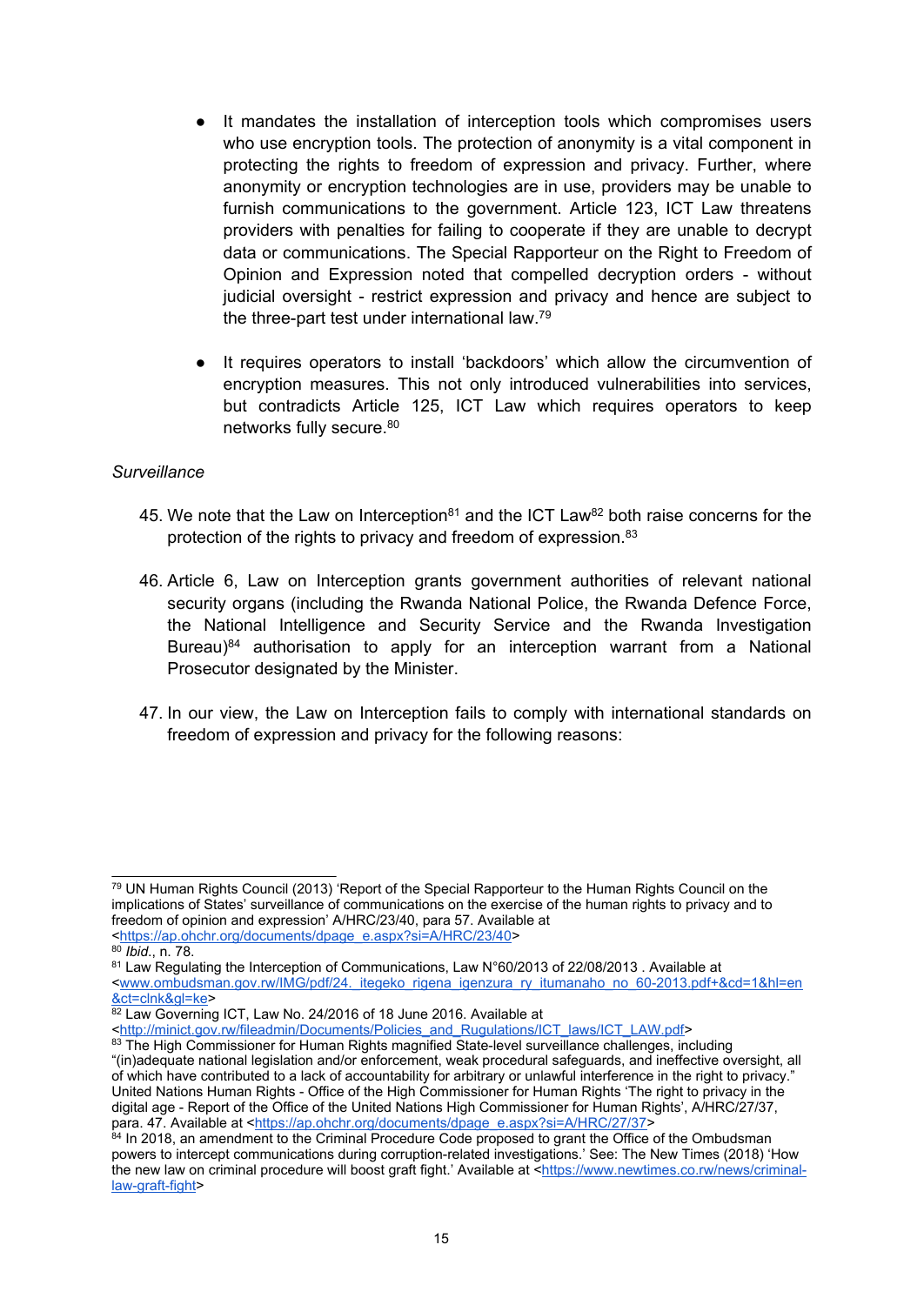- **Article 3:** permits an arbitrary and vague reliance on 'national security' to justify the exercise of broad surveillance powers in the absence of <sup>a</sup> requirement that such powers should only be authorised where necessary and proportionate.
- **Article 9:** grants surveillance powers which are not authorised by <sup>a</sup> court or other independent adjudicatory body but by the national prosecutor who is himself designated by <sup>a</sup> Minister, i.e., <sup>a</sup> member of the Executive.
- 48. The Law on Interception also fails to specify the types of communication subject to interception (*i.e., real time or historic*), to provide the right to notice (*i.e., to be informed of the interception*), or to allow for <sup>a</sup> claim for damages where the right to privacy has been improperly violated.
- 49. Further, the Law on Interception provides <sup>a</sup> monitoring framework which is not independent, given the Presidential appointment of inspectors who monitor the legality of officers' interception of communication. Lastly, the Law on Interception fails to provide for independent judicial oversight as well as Parliamentary accountability, given the lack of clarity regarding the authorisation and exercise of surveillance powers (*i.e., number of, and reasons for granting, interception warrants*).
- 50. The UN Human Rights Committee (2016), in its review of Rwanda'<sup>s</sup> compliance with its obligations under the ICCPR, recommended that interception and use of communications data only "take place on the basis of specific and legitimate objectives and that the categories of circumstances in which such interference may be authorized and the categories of persons likely to be intercepted are set out in detail."<sup>85</sup>

# *SIM Card Registration*

51. In 2018, the government issued the SIM Cards Regulations. 86 These SIM Cards Regulations mandate the collection of biometric (fingerprint) data and the prior production of an 'original ID card' before one receives a SIM card.<sup>87</sup> In 2019, RURA issued <sup>a</sup> press release restricting network users from having more than 3 SIM cards and subscribers were expected to 'self deregister any extra SIM cards by 31 January 2019.' 88

<sup>85</sup> Human Rights Committee, Concluding observations on the fourth periodic report of Rwanda, CCPR/C/RWA/CO/4, para. 36. Available at

<sup>&</sup>lt;[http://docstore.ohchr.org/SelfServices/FilesHandler.ashx?enc=6QkG1d%2FPPRiCAqhKb7yhsu6TPkCKzgpozb](http://docstore.ohchr.org/SelfServices/FilesHandler.ashx?enc=6QkG1d%2FPPRiCAqhKb7yhsu6TPkCKzgpozbgBf1JMuskGqdPdoUqXoP88Lh304f6Pg75nbinT6Mrd%2B81fIIBWyxdX%2BDQmDBDvvm0HXtxz4TcOqR2R8B7NaeH1UAvgUPQP) [gBf1JMuskGqdPdoUqXoP88Lh304f6Pg75nbinT6Mrd%2B81fIIBWyxdX%2BDQmDBDvvm0HXtxz4TcOqR2R8B7](http://docstore.ohchr.org/SelfServices/FilesHandler.ashx?enc=6QkG1d%2FPPRiCAqhKb7yhsu6TPkCKzgpozbgBf1JMuskGqdPdoUqXoP88Lh304f6Pg75nbinT6Mrd%2B81fIIBWyxdX%2BDQmDBDvvm0HXtxz4TcOqR2R8B7NaeH1UAvgUPQP) [NaeH1UAvgUPQP](http://docstore.ohchr.org/SelfServices/FilesHandler.ashx?enc=6QkG1d%2FPPRiCAqhKb7yhsu6TPkCKzgpozbgBf1JMuskGqdPdoUqXoP88Lh304f6Pg75nbinT6Mrd%2B81fIIBWyxdX%2BDQmDBDvvm0HXtxz4TcOqR2R8B7NaeH1UAvgUPQP)>

 $86$  Regulation N  $^{\circ}$  004/R/ICT/RURA/2018 Governing the SIM Cards Registration in Rwanda. Available at <[https://rura.rw/fileadmin/Documents/ICT/Laws/REGULATION\\_\\_GOVERNING\\_THE\\_SIM\\_CARDS\\_REGISTRAT](https://rura.rw/fileadmin/Documents/ICT/Laws/REGULATION__GOVERNING_THE_SIM_CARDS_REGISTRATION_IN_RWANDA.pdf) [ION\\_IN\\_RWANDA.pdf](https://rura.rw/fileadmin/Documents/ICT/Laws/REGULATION__GOVERNING_THE_SIM_CARDS_REGISTRATION_IN_RWANDA.pdf)>

<sup>87</sup> *Ibid.,* Article 7.

<sup>88</sup> RURA (2019) 'Press Release - SIM Cards Limitation.' Available at

<sup>&</sup>lt;197.243.22.137/rura7/fileadmin/publication/SIM\_Card\_Limitation.pdf>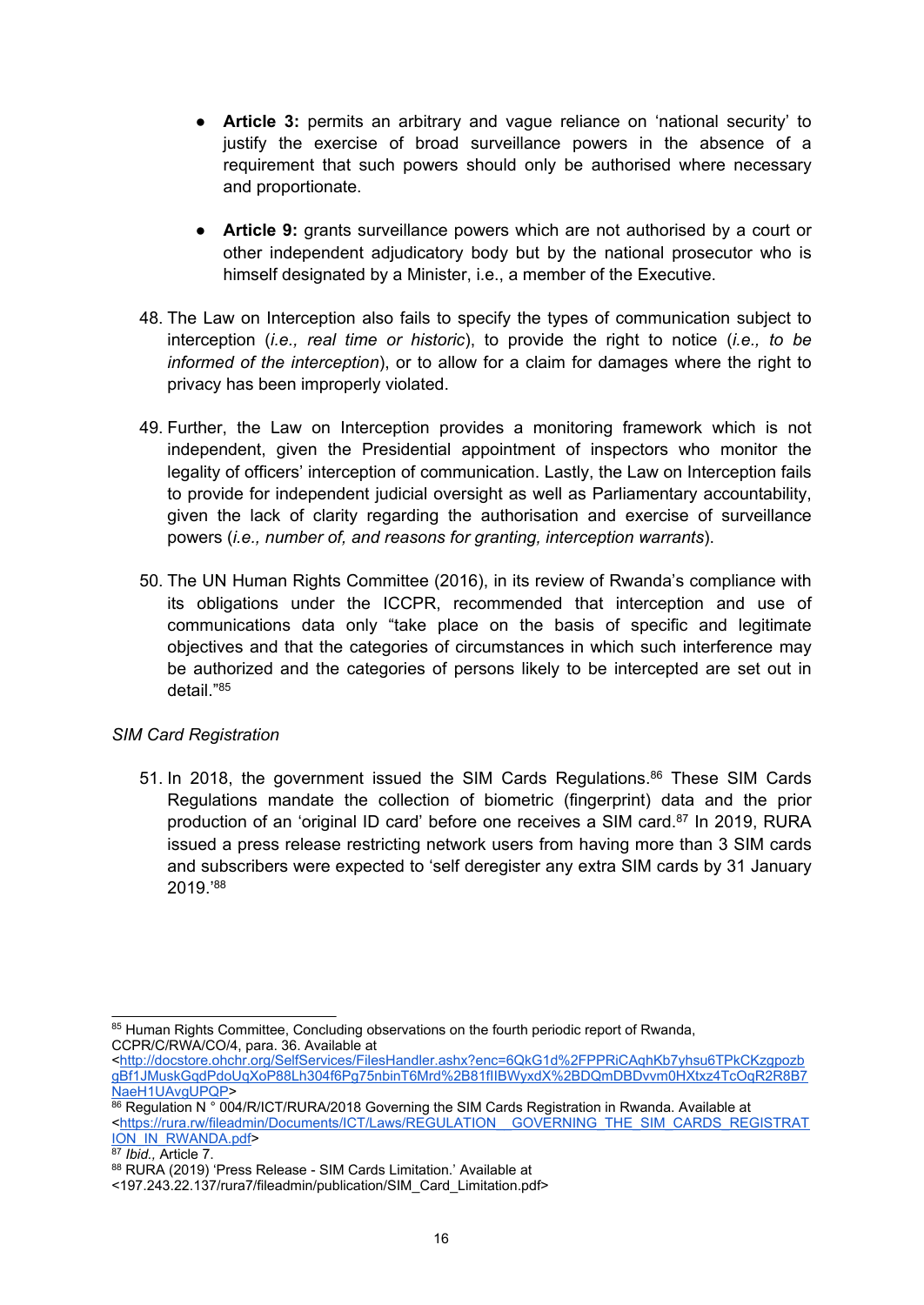- 52. Mandatory SIM card registration processes heighten governments' ability to monitor and access data of mobile phone users. Instructively, Article 25, SIM Cards Regulations permits RURA to "have access to (an operator's) SIM cards registration database." 89 This provision grants RURA, *whose lack of independence has been enumerated above*, potentially limitless access to users' data. We are concerned that this provision threatens to undermine the confidentiality of digital communications and places restrictions on digital anonymity which is integral to the work of journalists and human rights defenders.
- 53. In 2018, Citizen Lab revealed that the Rwandan government was using Pegasus, an NSO Group (Israel) surveillance software to monitor journalists, activists and opposition members. <sup>90</sup> Pegasus allegedly permitted the remote installation of malware designed 'to intercept and extract information and communications from mobile phones and devices… and enable the remote access and control of information including calls, messages, and location—on mobile devices using the Android, iOS, and BlackBerry operating systems.'<sup>91</sup>

#### *Digital Identity System*

- 54. Since 2014, Rwanda has been working on establishing <sup>a</sup> national digital ID program. In 2016, Rwanda announced its proposed establishment of electronic ID (or **eID)** for online and offline identification. 92 In 2017, Rwanda established the Irembo eGovernment Portal,<sup>93</sup> which includes the eID program. Crucially, digital identity systems which are backed by the state'<sup>s</sup> powers and resources, must be designed and implemented using sound governance, data protection, privacy and security principles. Further, comprehensive policy and legislative frameworks are <sup>a</sup> necessary prerequisite, given the data heavy nature of these programs at the enrollment, storage, and use stages, especially where biometric and DNA data is being collected.
- 55. Access Now's policy paper<sup>94</sup> documented various risks associated with centralised and government-managed digital identity systems. The mandatory use and collection of biometric data in the new digital ID cards in Rwanda raises unique concerns, including:
	- $\bullet$  Unchecked and mass surveillance initiatives and the exacerbation of discrimination and exclusion against vulnerable communities and target groups, 95 given the sensitivity and the particularities of biometric data;

<<https://www.accessnow.org/cms/assets/uploads/2018/06/Digital-Identity-Paper-2018-05.pdf>>

<sup>89</sup> Article 25. *Ibid*., n. 89.

 $^{\rm 90}$  Freedom House (2019), 'Freedom on the net - Rwanda'. Available at <<https://freedomhouse.org/country/rwanda/freedom-net/2019>>

<sup>91</sup> Marczak B, Scott-Railton S, McKune S, Razzak B A, and Deibert R (2018) 'Hide and Seek: Tracking NSO Group'<sup>s</sup> Pegasus Spyware to Operations in 45 Countries.' Available at <[https://citizenlab.ca/2018/09/hide-and](https://citizenlab.ca/2018/09/hide-and-seek-tracking-nso-groups-pegasus-spyware-to-operations-in-45-countries/)[seek-tracking-nso-groups-pegasus-spyware-to-operations-in-45-countries/](https://citizenlab.ca/2018/09/hide-and-seek-tracking-nso-groups-pegasus-spyware-to-operations-in-45-countries/)>

<sup>92</sup> Biometric Update.Com (2016) 'Rwanda to introduce new eID card'. Available at <<https://www.biometricupdate.com/201605/rwanda-to-introduce-new-eid-card>>

<sup>&</sup>lt;sup>93</sup> Irembo eGovernment Portal. Available at <<u>https://irembo.gov.rw/rolportal/en/web/nida/application-for-national-</u> [id>](https://irembo.gov.rw/rolportal/en/web/nida/application-for-national-id)

<sup>&</sup>lt;sup>94</sup> Access Now (2018) 'National Digital Identity Programmes: What's Next?' Available at

<sup>95</sup> Access Now (2018) 'National Digital Identity Programmes: What's Next?' Available at

<sup>&</sup>lt;<https://www.accessnow.org/cms/assets/uploads/2018/06/Digital-Identity-Paper-2018-05.pdf>>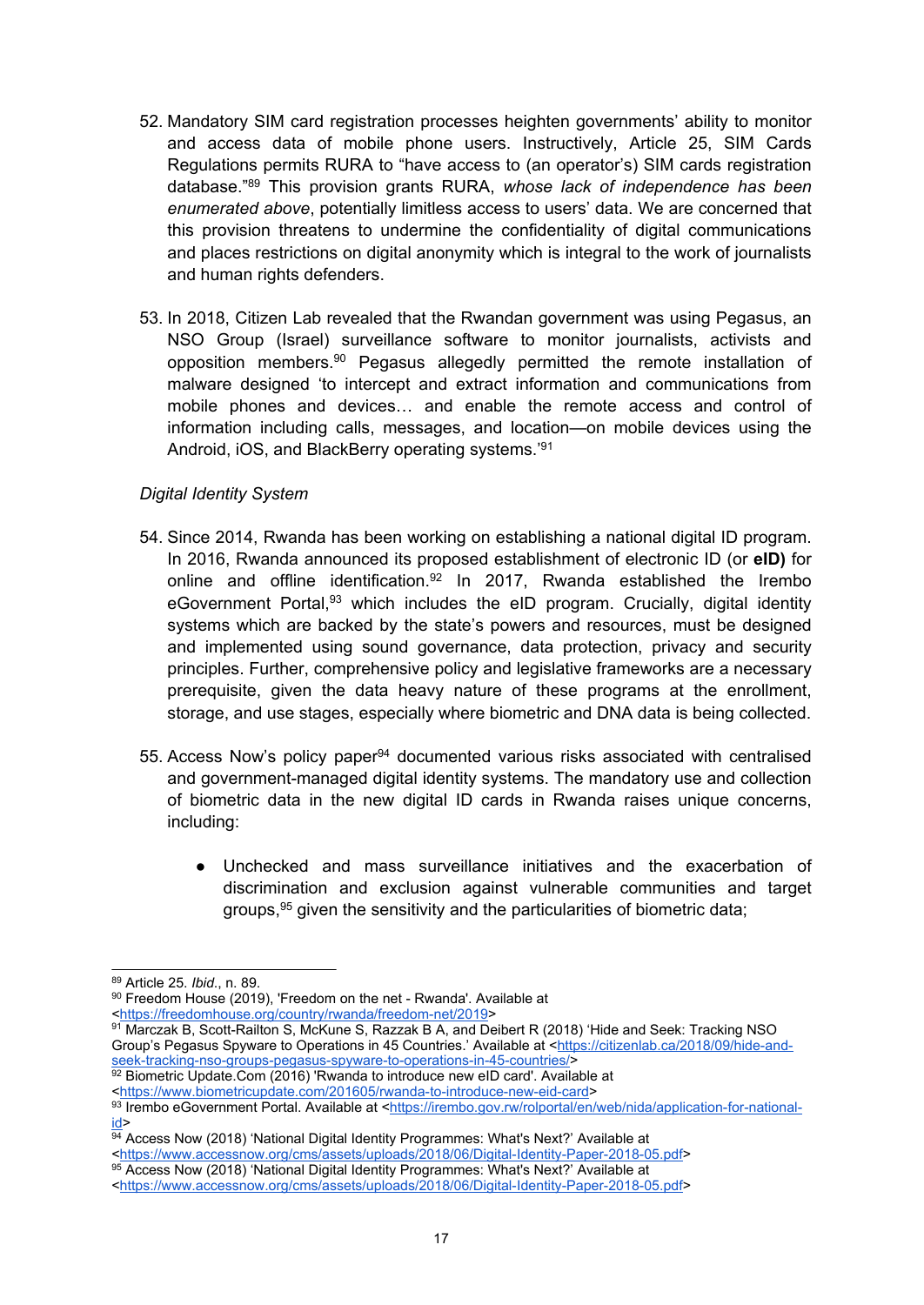- Additional identity risks faced by individuals' especially with biometric data of malicious hacking and cyber intrusion by private actors, including criminals, especially where digital ID programs are not supported by an equally strong technology and cybersecurity environment.
- 56. Notably, the aggregation and use of biometric data should be sharply limited, even if such aggregation and use is aimed at increasing convenience or justified as <sup>a</sup> way to enhance security.
- 57. Despite President Kagame previously issuing positive statements recognising the role of trust,<sup>96</sup> the need for information to be 'protected from unauthorised access as well as clarity on the ownership and management of people's personal data,'<sup>97</sup> they do not reflect the reality of the government's use of technology (*as identified above*).
- 58. Access Now and ARTICLE 19 note that "trust" in digital ID programs is not only <sup>a</sup> matter of implementing appropriate data governance systems or formally providing safeguards to protect individuals' rights. It is also <sup>a</sup> matter of ensuring that the data processed within <sup>a</sup> digital ID program does not serve illegitimate governmental interests, by threatening, harming and undermining critical voices.

#### Informational Privacy (or Data Protection)

59. The right to privacy and the protection of personal information is protected under Articles 23 and 38 of the Constitution.<sup>98</sup> Commendably, Rwanda ratified the Malabo Convention in 2019.<sup>99</sup> In accordance with Article 168 of the Constitution, the Malabo Convention was incorporated into Rwanda'<sup>s</sup> national law following <sup>a</sup> presidential order.<sup>100</sup> However, Rwanda continues to operate without a functional and independent data protection authority.

# *Recommendations*

- Amend Articles 33, 123 and 180 of the ICT Law to align them with international standards on freedom of expression and privacy.
- Revise the Law of Interception (2013) to align it with international standards on freedom of expression and privacy.
- $\bullet$  Revise the SIM Card Regulations to align it with international standards on freedom of expression and privacy, especially Article 25, SIM Card Regulations which threatens to undermine digital anonymity.

<sup>96</sup> President Kagame maintained that "digital systems can only function well when they are trusted." The New Times (2019) 'Kagame makes case for African digital identity'. Available at

<sup>&</sup>lt;<https://www.newtimes.co.rw/news/kagame-african-digital-identity>>

 $\rm ^{97}$  The New Times (2019) 'Kagame makes case for African digital identity'. Available at <<https://www.newtimes.co.rw/news/kagame-african-digital-identity>>

 $^{98}$  Before the Malabo Convention was ratified, various sectoral laws inadequately catered for the right to informational privacy, including Article 4(3), ATI Law, Chapter VIII, Penal Code, Articles 102 and 124, ICT Law (2016) and Article 27, SIM Cards Regulations. The draft 'Regulations Governing the Use of Personal Data in Rwanda' - which were prepared by RURA in 2019 - were not adopted.

<sup>99</sup> The African Union Convention on Cyber Security and Personal Data Protection, 27 June, 2014 (EX.CL/846 (XXV)). Available at <[https://au.int/en/treaties/african-union-convention-cyber-security-and-personal-data](https://au.int/en/treaties/african-union-convention-cyber-security-and-personal-data-protection)[protection](https://au.int/en/treaties/african-union-convention-cyber-security-and-personal-data-protection)>

<sup>100</sup> Presidential Order No 104/01 of 18/09/2019 Ratifying the African Union Convention on Cyber Security and Personal Data Protection Adopted in Malabo, Equatorial Guinea on 27 June 2014. Available at <<https://www.minict.gov.rw/index.php?id=102>>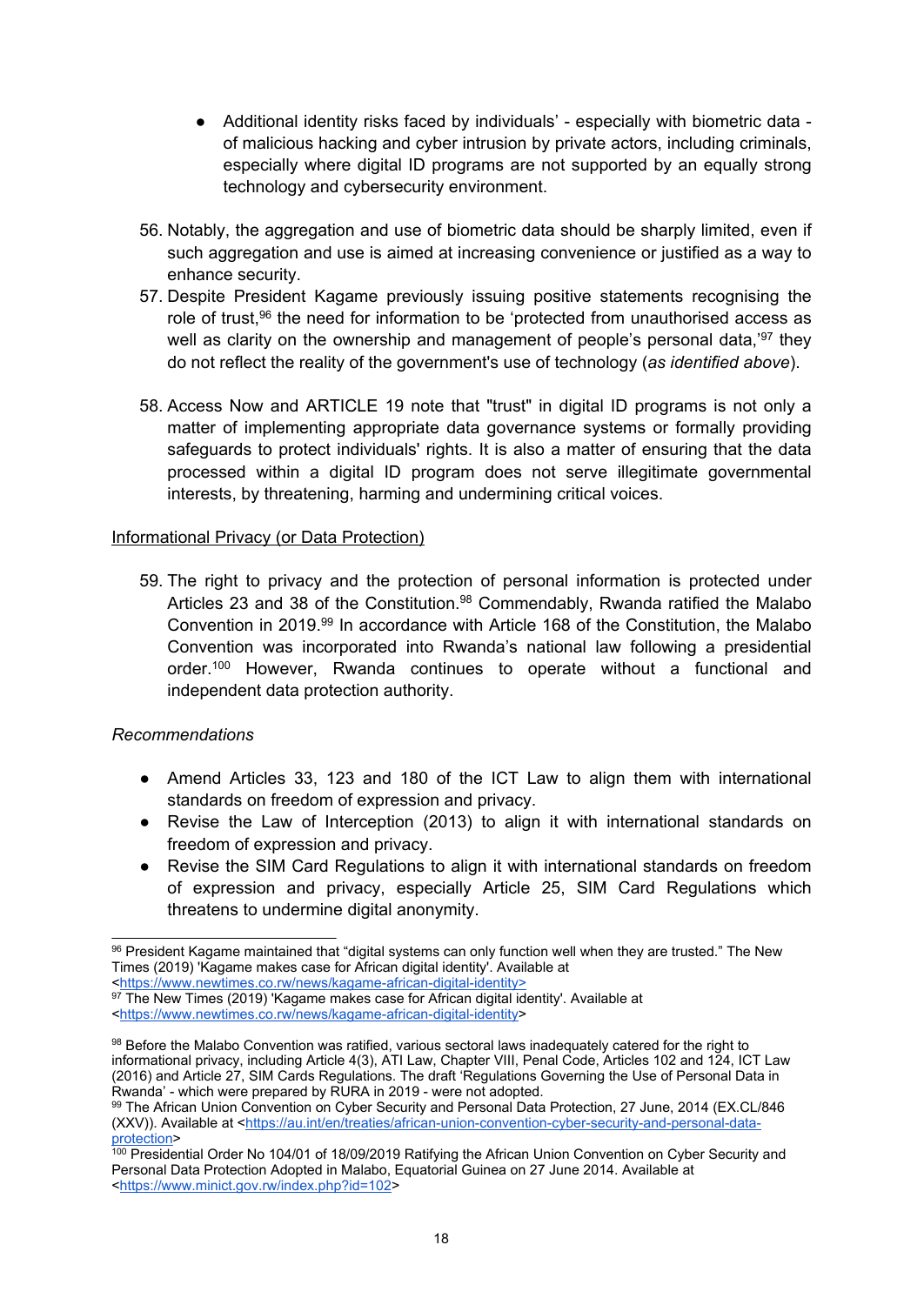- ● Ensure that the digital identification programme does not integrate unlawful surveillance and repressing practices against journalists, activists and opposition members.
- ● Minimise the amount and type of data collected by the government and associated service providers through the digital identification system and ensure that enrollment or participation in the identity program is not <sup>a</sup> prerequisite to receive essential goods and services.
- $\bullet$  Restrict unlawful interception and monitoring of digital identity use and implement measures for accountability.
- ● Operationalise an independent data protection authority and ensure the full implementation of the Malabo Convention.

#### **Internet Access**

- 60. Rwanda accepted 1 recommendation aimed at advancing digital rights, by continuing to grant access to the Internet to its population, especially underprivileged communities. 101
- 61. Commendably, the government has taken steps to improve Internet access $^{\rm 102}$  as part of Rwanda's Vision 2020<sup>103</sup> and its Smart Rwanda Master Plan.<sup>104</sup> Rwanda's Universal Access Fund (the **UAF**) is provided in Article 18, ICT Law and given further effect in Presidential Order (Fund) 2004. 105 The UAF is described as intended to create an 'enabling environment for people to have equal opportunity and access to telecommunications services' in <sup>a</sup> timely and affordable manner.' 106
- 62. RURA'<sup>s</sup> 2018 2019 Annual Report 107 notes that UAF funds Frw 2.7 billion (2,812,090 USD) - were used to finance various initiatives. These included the installation of Internet in '193 schools located in rural and underserved areas and the construction and operationalisation of 10 telecommunication sites.' 108

<sup>106</sup> Article 3(3), Law Governing ICT, Law No. 24/2016 of 18 June 2016. Available at <[http://minict.gov.rw/fileadmin/Documents/Policies\\_and\\_Rugulations/ICT\\_laws/ICT\\_LAW.pdf](http://minict.gov.rw/fileadmin/Documents/Policies_and_Rugulations/ICT_laws/ICT_LAW.pdf)> 107 RURA 'Annual Report 2018 – 2019.' Available at <<https://rura.rw/index.php?id=29>>

108 *Ibid*., pp. 38 - 39.

 $^{101}$  133.34. Continue with the impressive process of granting access to the Internet to its population, in particular *to underprivileged communities* (Haiti).

<sup>102</sup> Notably, the government has invested heavily in Rwanda'<sup>s</sup> internet infrastructure and other ICTs, including the laying of over 4, 500Km+ national fibre optic broadband cabling and the deployment of <sup>a</sup> 'single wholesale 4G broadband network'. See: Rwanda Development Board 'Overview.' Available at <[https://rdb.rw/investment](https://rdb.rw/investment-opportunities/ict/)[opportunities/ict/](https://rdb.rw/investment-opportunities/ict/)> ; UN-OHRLLS (2017) 'Leveraging Investments in Broadband for National Development; The Case of Rwanda and Senegal.' Available at <[http://unohrlls.org/leveraging-investments-in-broadband-for](http://unohrlls.org/leveraging-investments-in-broadband-for-national-development-the-case-of-rwanda-and-senegal)[national-development-the-case-of-rwanda-and-senegal](http://unohrlls.org/leveraging-investments-in-broadband-for-national-development-the-case-of-rwanda-and-senegal)>

<sup>&</sup>lt;sup>103</sup> Rwanda's ambitious Vision 2020 (2012 – 2020) set out to provide "internet access at all administrative levels. for all secondary schools and for <sup>a</sup> large number of primary schools." It also anticipated <sup>a</sup> '60% rise in mobile subscriptions internet penetration rates (users) to at least 50%.' See: Republic of Rwanda 'Rwanda Vision 2020 (revised 2012)' pp. 14. Available at <[https://www.greengrowthknowledge.org/national-documents/rwanda-](https://www.greengrowthknowledge.org/national-documents/rwanda-vision-2020-revised-2012)

[vision-2020-revised-2012](https://www.greengrowthknowledge.org/national-documents/rwanda-vision-2020-revised-2012)> 104 This "constitutes part of the fourth generation national information and communications infrastructure (or **NICI**) plans" aimed at transforming the country into <sup>a</sup> knowledge-based society. See: Republic of Rwanda Ministry of Youth and ICT (2016) 'Smart Rwanda Master Plan', pp. 6. Available at

<sup>&</sup>lt;[https://minict.gov.rw/index.php?id=54&tx\\_kesearch\\_pi1%5Bsword%5D=Smart+Rwanda+Master+Plan&tx\\_kese](https://minict.gov.rw/index.php?id=54&tx_kesearch_pi1%5Bsword%5D=Smart+Rwanda+Master+Plan&tx_kesearch_pi1%5Bpage%5D=1&tx_kesearch_pi1%5BresetFilters%5D=0&tx_kesearch_pi1%5BsortByField%5D=&tx_kesearch_pi1%5BsortByDir%5D) [arch\\_pi1%5Bpage%5D=1&tx\\_kesearch\\_pi1%5BresetFilters%5D=0&tx\\_kesearch\\_pi1%5BsortByField%5D=&tx\\_k](https://minict.gov.rw/index.php?id=54&tx_kesearch_pi1%5Bsword%5D=Smart+Rwanda+Master+Plan&tx_kesearch_pi1%5Bpage%5D=1&tx_kesearch_pi1%5BresetFilters%5D=0&tx_kesearch_pi1%5BsortByField%5D=&tx_kesearch_pi1%5BsortByDir%5D) [esearch\\_pi1%5BsortByDir%5D](https://minict.gov.rw/index.php?id=54&tx_kesearch_pi1%5Bsword%5D=Smart+Rwanda+Master+Plan&tx_kesearch_pi1%5Bpage%5D=1&tx_kesearch_pi1%5BresetFilters%5D=0&tx_kesearch_pi1%5BsortByField%5D=&tx_kesearch_pi1%5BsortByDir%5D)=>

<sup>105</sup> Presidential Order No ° 05/01 of 15/03/2004 Determining the Functioning of the Universal Access Fund and Public Operator'<sup>s</sup> Contributions. Available at

<sup>&</sup>lt;[https://www.rura.rw/index.php?id=104&tx\\_news\\_pi1%5Bnews%5D=35&tx\\_news\\_pi1%5Bday%5D=26&tx\\_news](https://www.rura.rw/index.php?id=104&tx_news_pi1%5Bnews%5D=35&tx_news_pi1%5Bday%5D=26&tx_news_pi1%5Bmonth%5D=4&tx_news_pi1%5Byear%5D=2017&cHash=7e8d6227c84ac18c6fcc808577a18aea) [\\_pi1%5Bmonth%5D=4&tx\\_news\\_pi1%5Byear%5D=2017&cHash=7e8d6227c84ac18c6fcc808577a18aea](https://www.rura.rw/index.php?id=104&tx_news_pi1%5Bnews%5D=35&tx_news_pi1%5Bday%5D=26&tx_news_pi1%5Bmonth%5D=4&tx_news_pi1%5Byear%5D=2017&cHash=7e8d6227c84ac18c6fcc808577a18aea)>